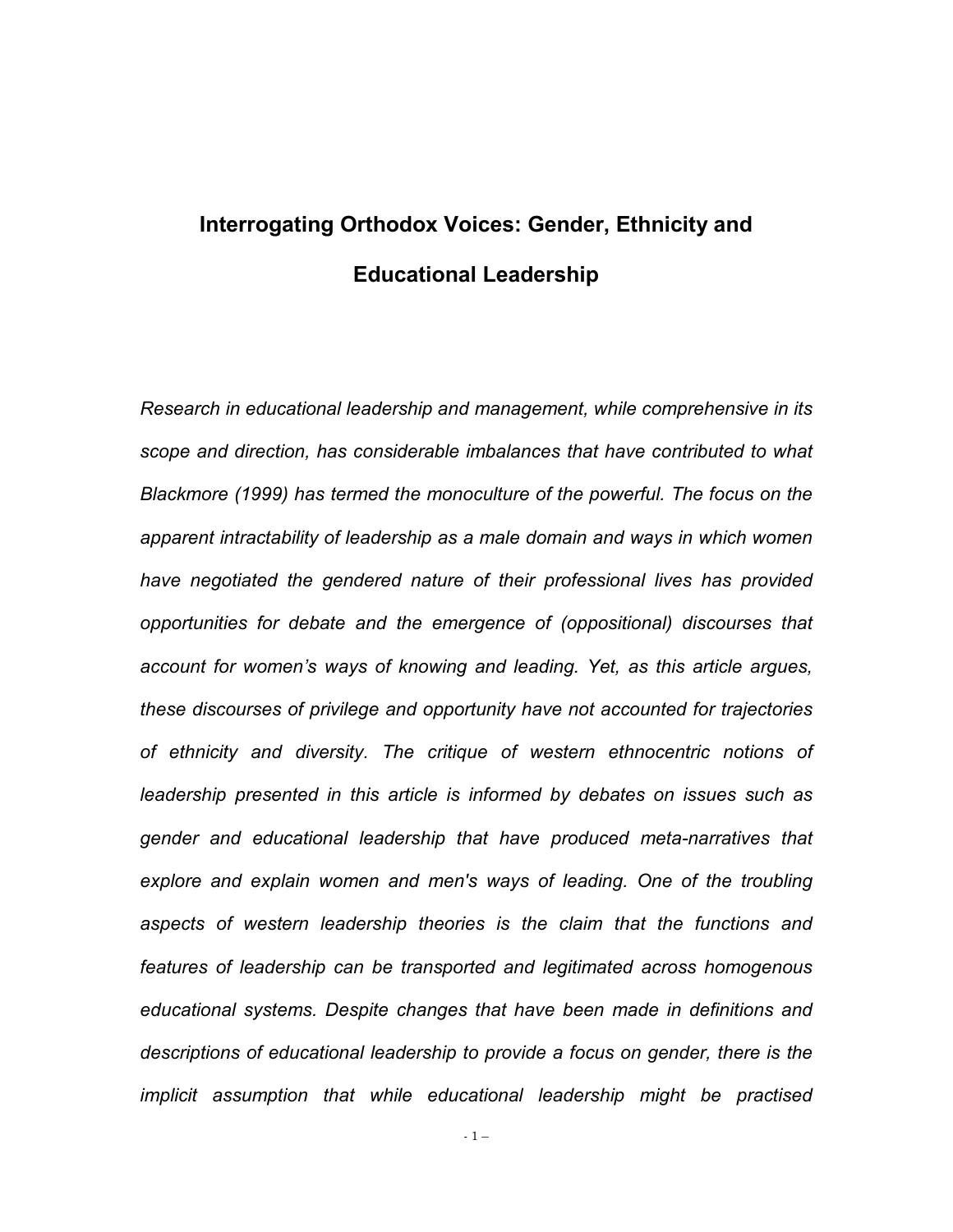*differently according to gender, these discourses essentially remain both raced and classed. Thus, the construct of educational leadership needs to be more broadly theorised in order for cross-cultural discourses to emerge.* 

#### **Introduction**

Recent theoretical and empirical studies on women and educational leadership that have emerged predominantly from the United States (Chase, 1995; Grogan, 1996; Shakeshaft 1987), Britain (Adler, Laney and Packer, 1993; Coleman, 2001; Ozga, 1993), Australia (Blackmore, 1999; Limerick and Lingard, 1995) and New Zealand (Court, 1995, 1998; Strachan, 1999) can be conceptualised in terms of three complementary and overlapping domains; profiles, patterns and practice. The first domain or 'gender script' as Blackmore suggests (2002:56) refers to studies that provide demographic data and explore characteristics, attitudes, opinions and perceptions of selected issues. These data contribute to an understanding of the broader socio-political environment in which women as leaders operate as a numerical minority. The second domain offers explanations of career patterns and issues related to career aspirations, access to leadership opportunities, employment strategies, mentoring, professional barriers, retention and experiences of women leaders. Arguably, the central focus of these studies is the way in which women leaders face occupational and professional challenges and can be termed 'discourses of opportunity'. That is, the achievement of women in acquiring and exercising leadership positions is related to opportunities of access and personal or professional strategies. The final

- 2 –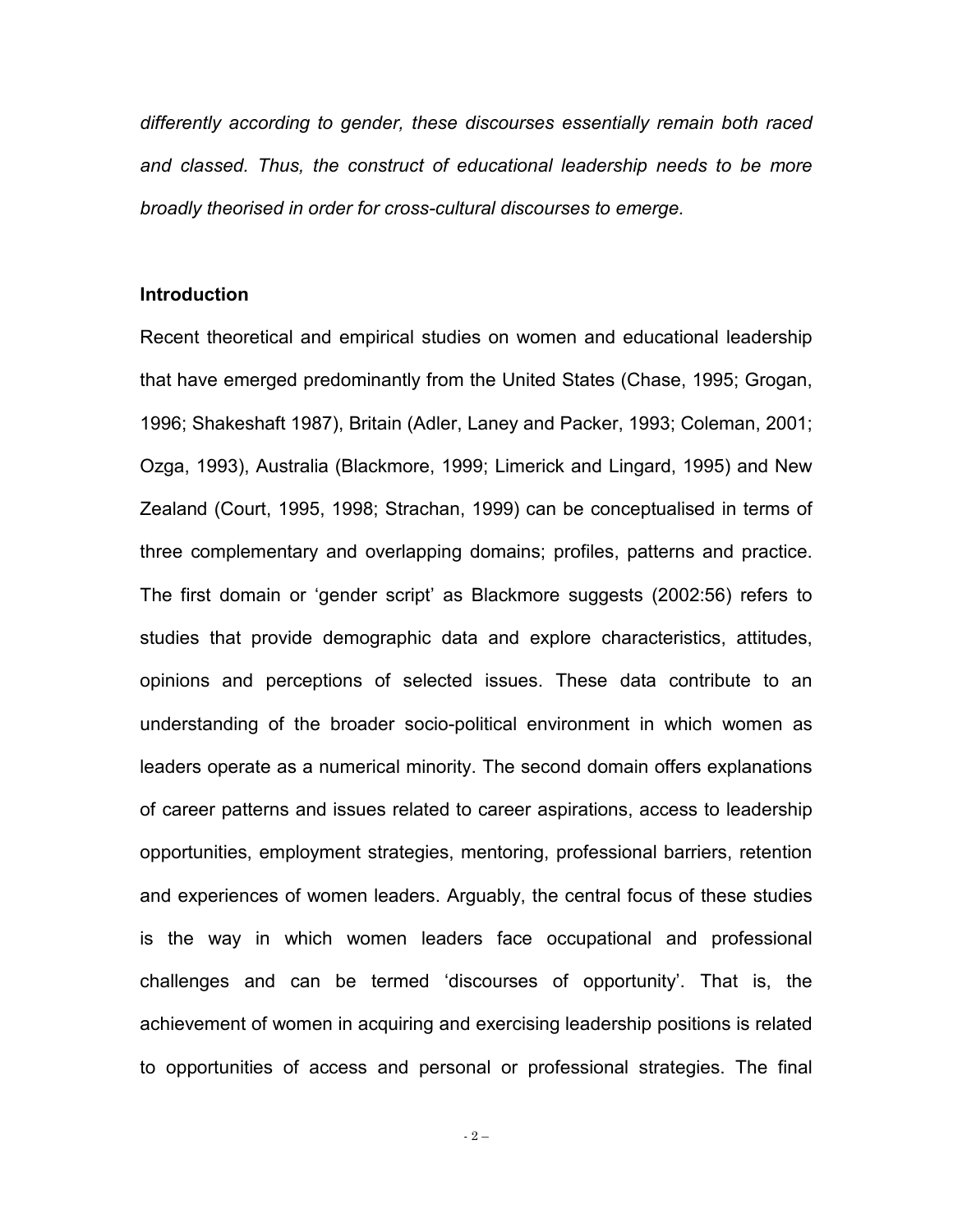domain encompasses a wide range of inquiry that seeks to understand the nature of the various educational, managerial and political roles and draws attention to issues of power, visibility, collaboration, conflict and change management. In subliminal and subtle ways, this literature provides a relief map of women's ways of knowing and leading and furthermore charts ways in which women *inevitably* exercise leadership in schools. In the process, debates centred on the common theme that 'gender matters in educational leadership' (Blackmore and Kenway, 1993; Hall, 1999; Shakeshaft, 1987) have produced what I term 'discourses of privilege'. That is, women as educational leaders have been theorised about as if they form a collective identity based on their gender and the sharing of common experiences and struggles. In the main, the majority of women who 'succeed' in (white) male-dominated cultures such as schools have achieved a level of status and privilege (Bourdieu, 1987) that is predicated on western traditions and has produced a particular kind of implicit consensus amongst these women about the issues which are thought to be important to organise around. Hence my suggestion that the personal and professional work narratives of women who assume leadership positions contribute to 'discourses of privilege'. And, in numerous ways, our colonial heritage marches on.

Although there remains a focus on women and educational leadership, considerations of circumstances such as ethnicity/social class/location and beliefs that speak to different dimensions of identity have been discounted. Or, at the very least, distinctions *between* and *among* women have collapsed in the attempt to provide a meta-narrative that describes and defines women's

- 3 –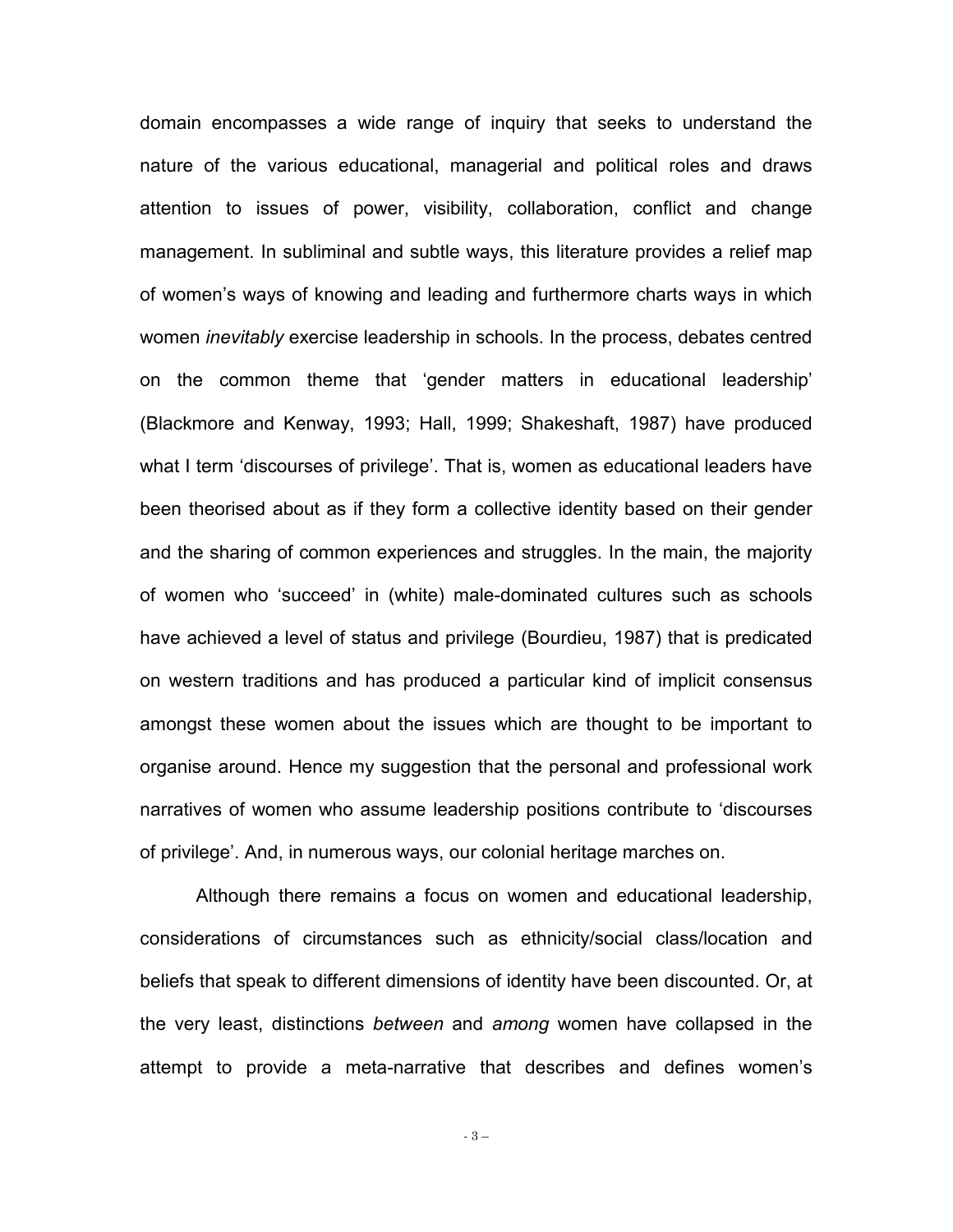experiences and practices as educational leaders (Essed, 2000). Against a backdrop of the contested and continuing reform of educational administration, discourses that universalise the complex participation of 'women' and 'women's leadership' have produced somewhat troublesome narratives that point to the prevalence of what I consider to be 'discourses of identity'. Categories of 'women' and 'educational leader' have become fixed and the possibility for substantive diversity among and between women does not appear possible. And less recognised is the way in which whiteness becomes a privileging construct that is played out differently across gendered lines. Accordingly, the multiple and complex silences that surround these discourses of privilege, identity and of opportunity are deafening (Fitzgerald, 2003). Essentially while accounts of 'masculinity, rationality and leadership' (Blackmore, 1999:4) and the search for a normative theory of leadership (Duke, 1998) remain gendered, they also remain raced. That is, considerations of race and ethnicity are not explicitly uncovered to examine ways in which these trajectories impact on the exercise of educational leadership.

#### **Gender, Leadership and Ethnicity**

Women from ethnic groups other than white are a minority group in a minority setting. Discussing differences and distinctiveness within the scope of educational leadership is complicated, contested and dangerous terrain. Partially this is because it is a taken-for-granted assumption that 'difference', 'diversity' and 'distinctiveness' immediately refers to identification with a particular ethnic

- 4 –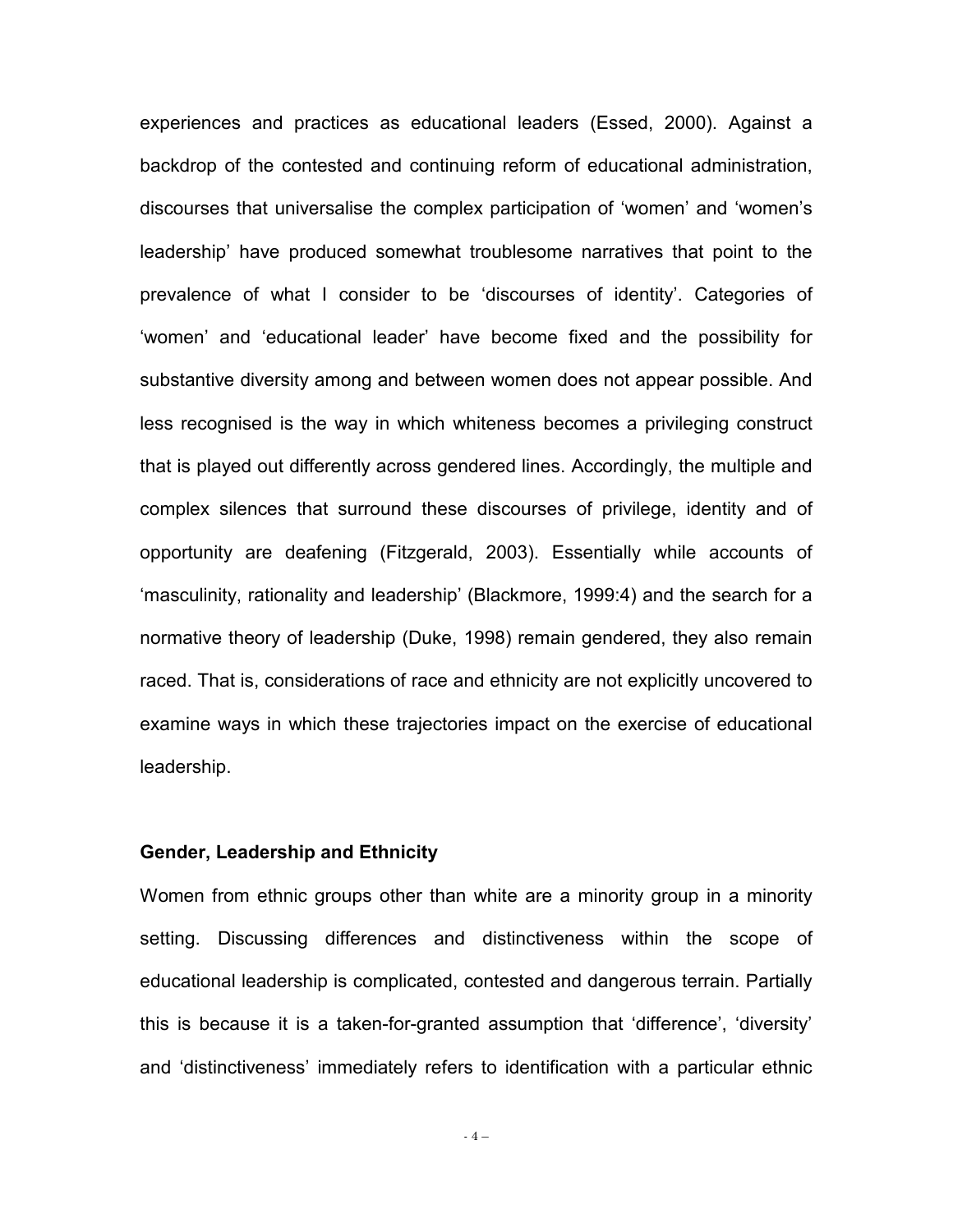group. Constructs of race, ethnicity and gender are, as Cynthia Dillard suggests, 'slippery constructs' (Dillard, 2000:670). And how might these multiplicities of identity contribute to a broader understanding of the exercise of educational leadership? While feminist research might assist with deciphering common gender differences and experiences, discussions surrounding race and ethnicity are ideologically and methodologically more complex. What is inherently problematic is that whiteness as a race, privilege and social construct remains a silence in our theorising (Fine, 1997; Moreton-Robinson, 2000). The politics of gender and ethnicity define women in general and women from ethnic minority groups in particular, as problems in two specific ways. In the first instance, categorical definitions render women as a female problem and secondly, race as a minority problem. As Sue Adler et al., (1993) have pointed out, these categories allow women from dominant (and white) groups to identify themselves as *women*, not as *white women*. In this way, whiteness is the taken for granted norm that is deemed to be stable, unified and homogenous. Difference is therefore expressed as a corollary of whiteness and has the potential to create a monoculture of the powerful (Blackmore, 1999) that is expressed in gender and race specific ways as Penny Tripconey (1995) has documented. What is being suggested here is that there is an interconnectedness between 'whiteness' and 'other colours' (Fine, 1997). In terms of research for/about educational leadership, whiteness has remained theoretically and empirically unstudied. Consequently, I would argue, the filter of whiteness has been constructed and positioned as the (privileged and discursive) 'norm'.

- 5 –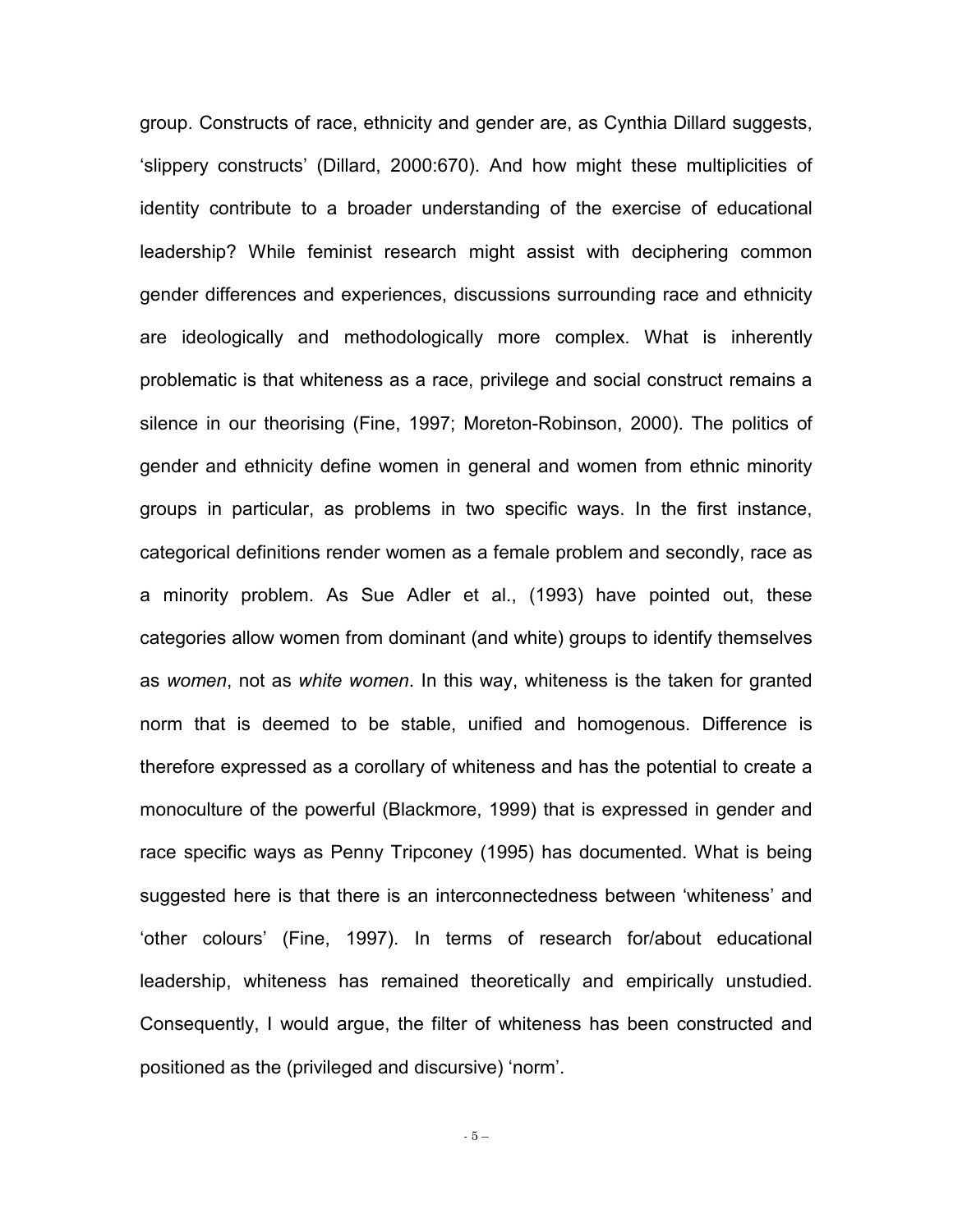If whiteness is taken as the standpoint for our theorising, then accounts of difference suggest an 'adding-on' to these narratives and that difference to/from the norm of whiteness creates what can be termed 'discourses of deficit'; difference is therefore located as a binary opposite and determined by the dominant group. There is arguably a lexical slip between 'difference' and 'deficient' yet there exists a theoretical displacement. A further difficulty is that the production of a universal explanation of 'gender, leadership and ethnicity' could produce a 'discourse of homogeneity' that constrains women from dominant and minority groups to act and work in particular ways. Thus, what I am advocating is an avoidance of 'discourses of homogeneity'. We cannot unilaterally assume that experiences of women based on their social and ethnic location are the same or similar. It is not my intention to paralyse our theorising by suggesting that discourses of diversity are inherently problematic, complex, contradictory and therefore not able to be reconstituted. What we do need to avoid is subscribing to hegemonic discourses that articulate and advocate normative ways of managing and leading. We must be prepared to interrogate our compliance and the orthodoxies that this has the potential to produce.

In recent years there have been increasing numbers of studies conducted that specifically report on the obstacles and exercise of educational leadership by 'black women in educational management' (Alston, 1999; Blackmore, 1999; McGee Banks, 2000; Shakeshaft, 1987; Slack and Cornelius, 1995). A cursory glance at these texts could suggest that the reporting of findings has been organised in a marginal way and have contributed to what I termed earlier

- 6 –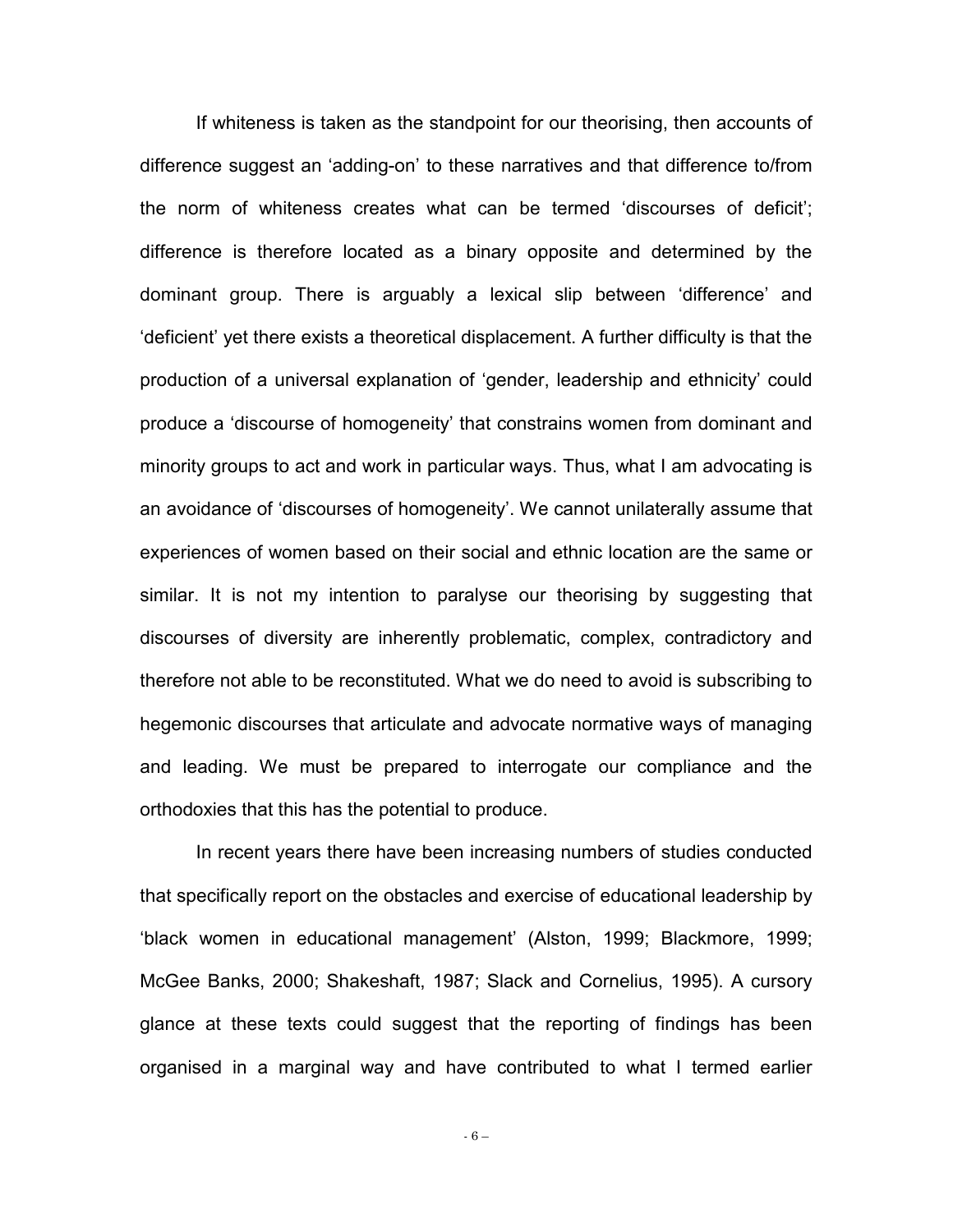'discourses of privilege'. Invariably the initial chapters document the participation and experiences of 'women and educational leadership' and it is not until the latter chapters that the focus turns to the problematic nature of educational leadership and gender, race and ethnicity. One criticism of these studies is that women of colour are labelled as one group thereby negating their distinctiveness based on ethnicity, family, geographical location, language, social and familial relationships, knowledge, spirituality, philosophy and aspiration (Moreton-Robinson, 2000:xviii). Women from minority groups face a number of central challenges. On the one hand as women in hierarchies dominated in the main by white men and, on the other hand, as women in a marginal position due to the numerical dominance of white women (Alston, 1999, 2000; Dillard, 2000; Essed, 2000).

A further difficulty is the double bind that Indigenous women in particular face (Blackmore, 1999:199). While Indigenous women represent their communities, they are implicitly expected (by Pakeha/white administrators) to work as change agents to simultaneously challenge existing power structures in their educational organisations (Fitzgerald, 2003). The experience of Maori women educators in Aotearoa/New Zealand would suggest that their visible presence in schools requires them to advocate for Maori pupils (including involvement in discipline and counselling), act on behalf of the school with the local Maori community, organise all the cultural groups and formal performances and have a voice on 'Maori issues'. Yet similar professional expectations and demands are not made or expected of their female Pakeha colleagues to engage

- 7 –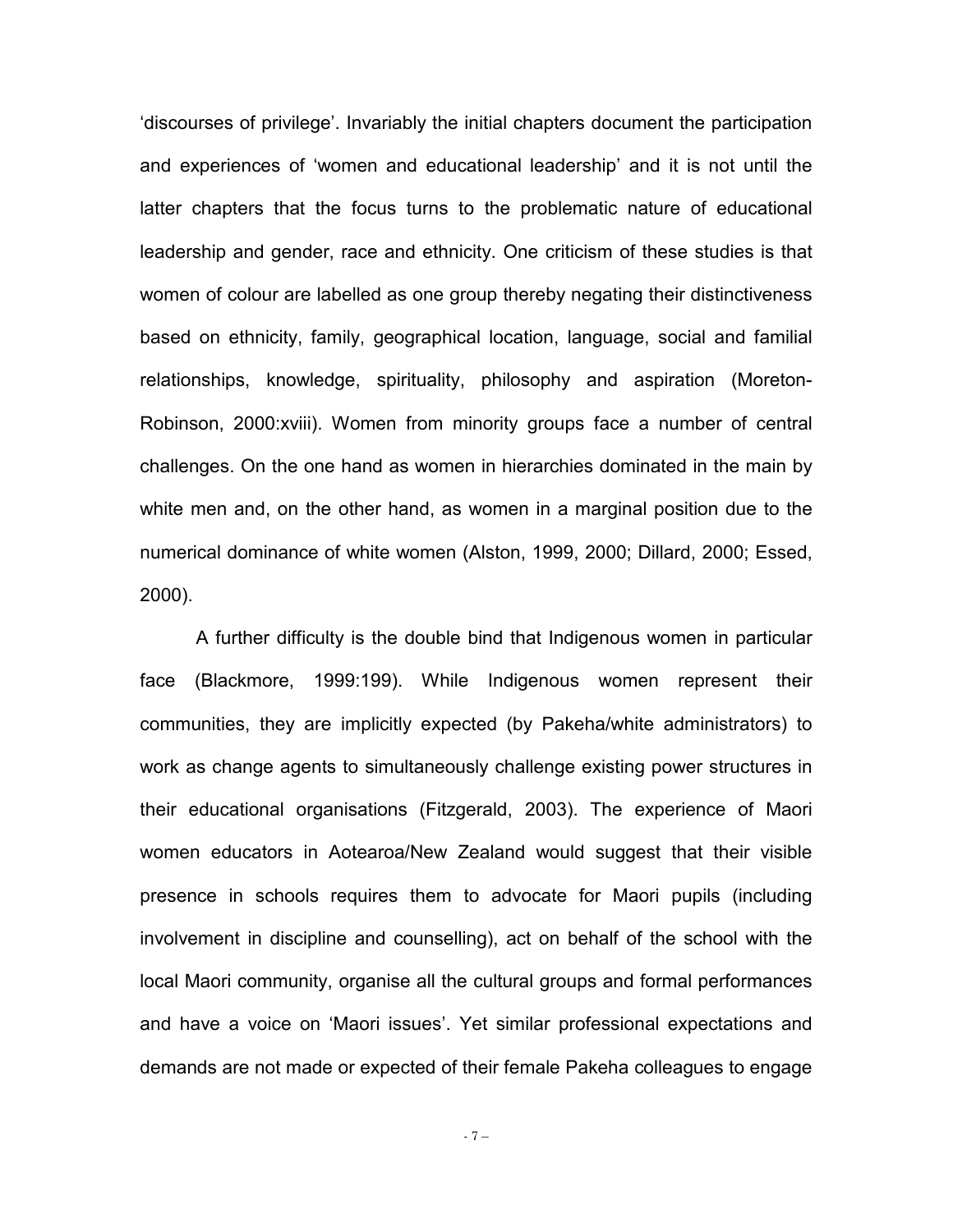in 'mammy work' (Collins, 1998:49) as well as the politics of identity and community (Essed, 2000).

It is timely to consider interrogating and re-defining educational leadership and management as a knowledge domain to ensure that gender and ethnicity, including whiteness, are theorised and legitimised. As Patricia Schmuck (1987:9) has cogently argued 'the inclusion of women within the domain of inquiry must change the nature of that inquiry'. And if we examine how ethnicity and diversity contribute to the domain of inquiry and reject the location of whiteness at the centre of our theorising, the nature of that inquiry and the perspective and experiences of non-dominant groups might be re-shaped. This therefore allows for the possibility of a tolerance for ambiguity in our research work and a reexamination of 'more culturally indigenous ways of knowing research and enacting leadership' (Dillard, 2000:661). In this way, Indigenous voices are not just heard; they have the capacity to disrupt relationships and structures of inquiry and compel us to interrogate our own epistemologies and pedagogies. The intention is not to solely 'talk up' (Moreton-Robinson, 2000) or 'talk back' (hooks, 1989) but to authenticate and legitimate Indigenous voices through theorising the leadership realities of Indigenous women through situating such knowledge in the cultural spaces that they occupy.

In order to uncover the complexities and contradictions that women of colour as well as women from a range of ethnic and Indigenous groups face as educational leaders, it is imperative that a conscious attempt is made to understand the historical, social, economic and professional circumstances of

- 8 –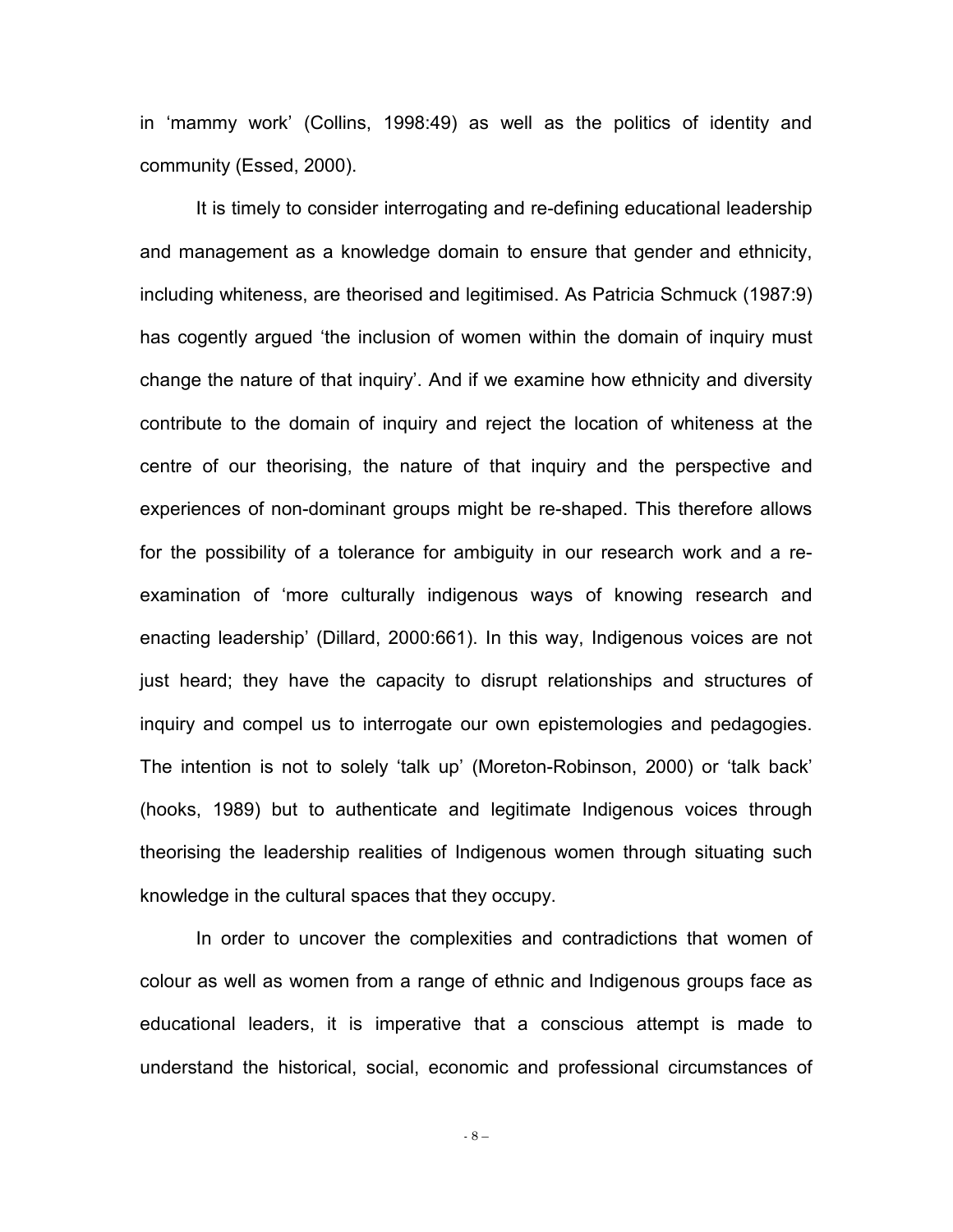women's lives and intersections of class, social location and ethnicity. It is feasible that such an understanding could encourage women from a range of ethnicities and social groups in a variety of geographical and political circumstances to define their own realities and contest prevailing notions of the 'universal educational leader' or the disquieting assumption of a universal sisterhood (Rigg and Trehan, 1999). What is being advocated is a sharper, more radical critique of the perpetuation of power and authority within traditional hierarchies that questions the pedagogy of leadership. Yet a cursory glance at rates of participation of women in the teaching profession and leadership roles suggests that struggles for opportunity and access remain for white women. For women from minority groups, the situation is more acute.

#### **Aotearoa/New Zealand**

In 1989 the administration of New Zealand education was reformed. Although the focus was improving the quality of teaching and learning through the decentralisation of school management based on a partnership model between the school and its community, the net effect of these reforms was the demand for schools to be fiscally efficient and publicly accountable (Codd, 1993; Thrupp, 2001). This changing legislative and administrative environment and the resultant industrial relations framework impacted variously on women's participation as leaders and managers in schools. In particular, the legislative imperative to hire individuals identified as belonging to minority groups (including women, Maori and Pasifika) has satisfied, to a limited extent, specific institutional needs. Yet

- 9 –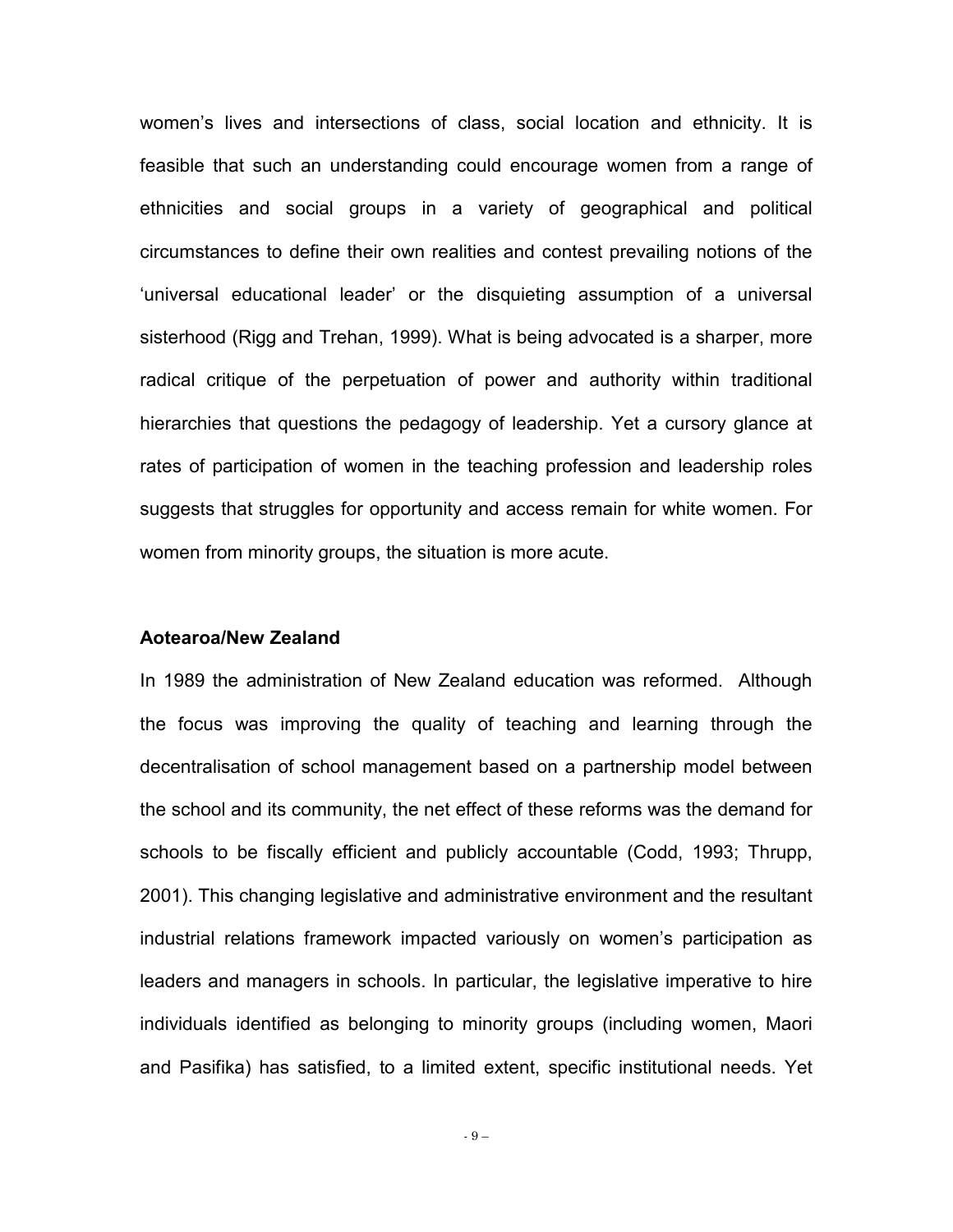these demands have placed an intense level of scrutiny on minorities within a minority setting (Konrad and Pfeffer, 1991). Furthermore, as Yeakey, Johnston and Adkison (1986) have argued, minority school leaders are frequently appointed in urban areas where the majority of students are of colour. This has contributed to a legalised form of urban segregation based on residential patterns and the idea that 'minority school systems are the appropriate places for minority administrators' (Yeakey, Johnston and Adkison, 1986:124). In Aotearoa/New Zealand, the majority of Maori and Pasifika students are in low decile urban schools, that is schools located in low income communities, or in rural and remote areas (Ministry of Education, 2002).

During the late 1980s and 1990s the under representation of women in education was a concern evident on the New Zealand educational landscape. Part of this concern was directed at improving the position of women across the compulsory education sector in order to provide appropriate role models for female students. Much of the rhetoric heard today would suggest that significant changes have been made. The reality is that *minimal* changes have occurred. The annual report of *School Statistics* released on 1 March 2002 indicated that 77 percent of the 45,432 teachers in New Zealand's 2,528 state schools were women (Ministry of Education, 2002). More specifically, women occupied 61 percent of the management positions (such as Deputy Principal, Curriculum Leader, Head of Department) and 38 percent of the Principal's positions (Ministry of Education, 2002). In the primary or elementary school sector, 82 percent of the

- 10 –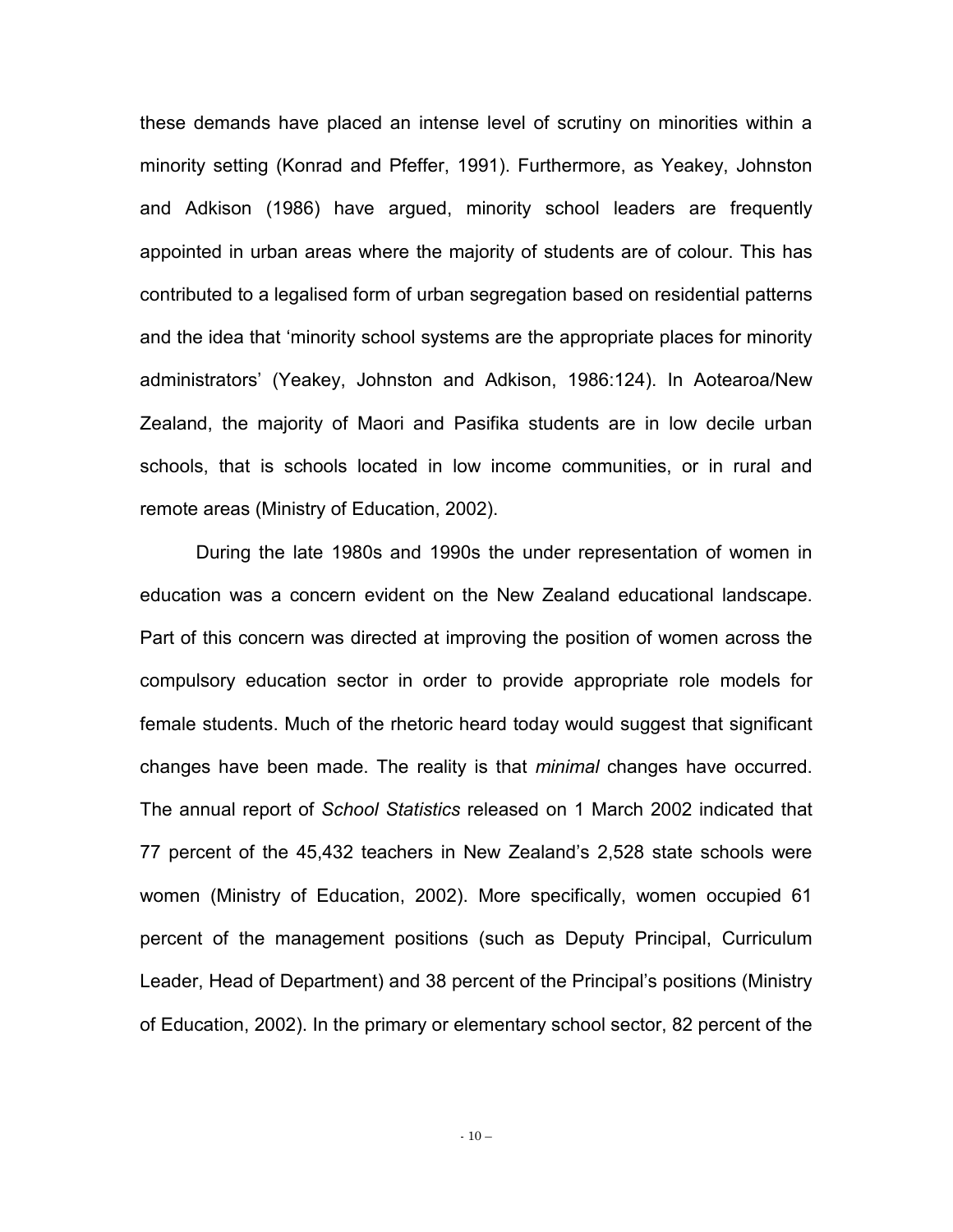workforce was female and in the secondary sector, 56 percent was female. These data are represented below:

"Insert Table I'

"Insert Table II"

### "Insert Table III"

There are several conclusions that can be drawn from data presented in Tables I-III:

- $\circ$  The teaching profession is predominantly non-Maori (93 percent);
- $\circ$  The teaching profession is predominantly female (77 percent);
- o Women remain under represented in leadership positions in New Zealand schools;
- o Women dominate at all levels in special schools;
- o In primary and special schools, women are numerically dominant in management positions; and
- o It is questionable whether Equal Employment Opportunities (EEO) legislation introduced nearly twenty years ago has had an effect on the teaching profession.

There is however a discourse of silence embedded in this statistical picture. That is, considerations of class, race and ethnicity are absent from these profiles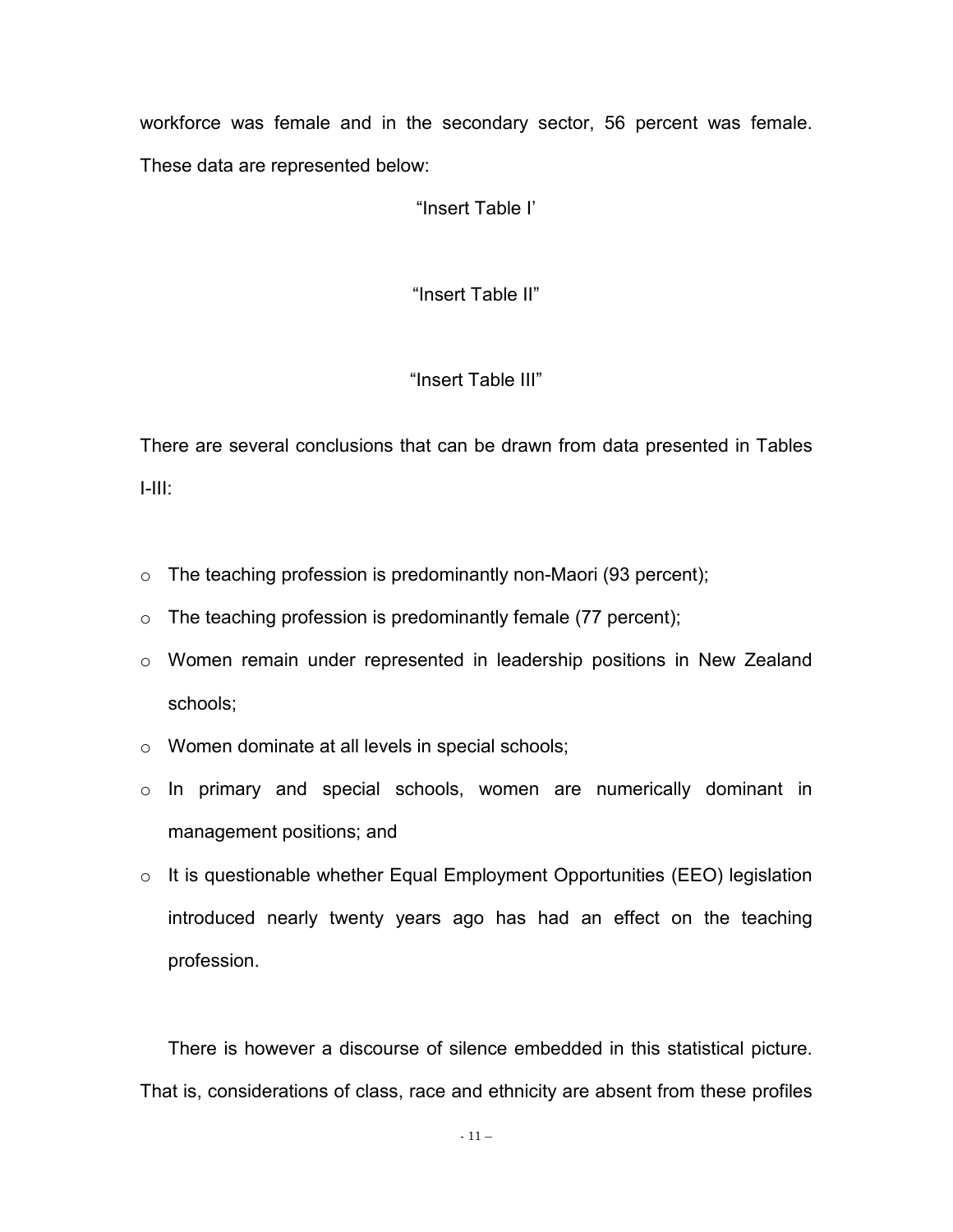and thus it is arguable that a myth of the universal educational leader has been presented. While fewer women occupy principal positions and women are variably represented in management positions across the compulsory schooling sector, *who* these women are is difficult to determine. It has only been recently that the Ministry of Education has collected data on the ethnicity of teachers and leaders in state schools due in part to legislative requirements regarding the collection and collation of such data. However, these data are not readily available in publicly released documents. These data are presented and summarised in Table IV below.

#### "Insert Table IV"

This table shows the participation rate of Maori men and women at all levels in the state schooling sector. Data have not been sorted according to school sector and provide an aggregate picture. The following conclusions can be drawn:

- o Numbers of Maori men and women principals are relatively similar;
- o Maori women and men (as a group) are more likely to dominate in positions other than as principals or school managers;
- o Maori women dominate in classrooms and in management positions;
- $\circ$  Maori women comprise 70 percent of Maori in the teaching profession;
- $\circ$  Maori remain under-represented in the teaching profession in New Zealand state schools;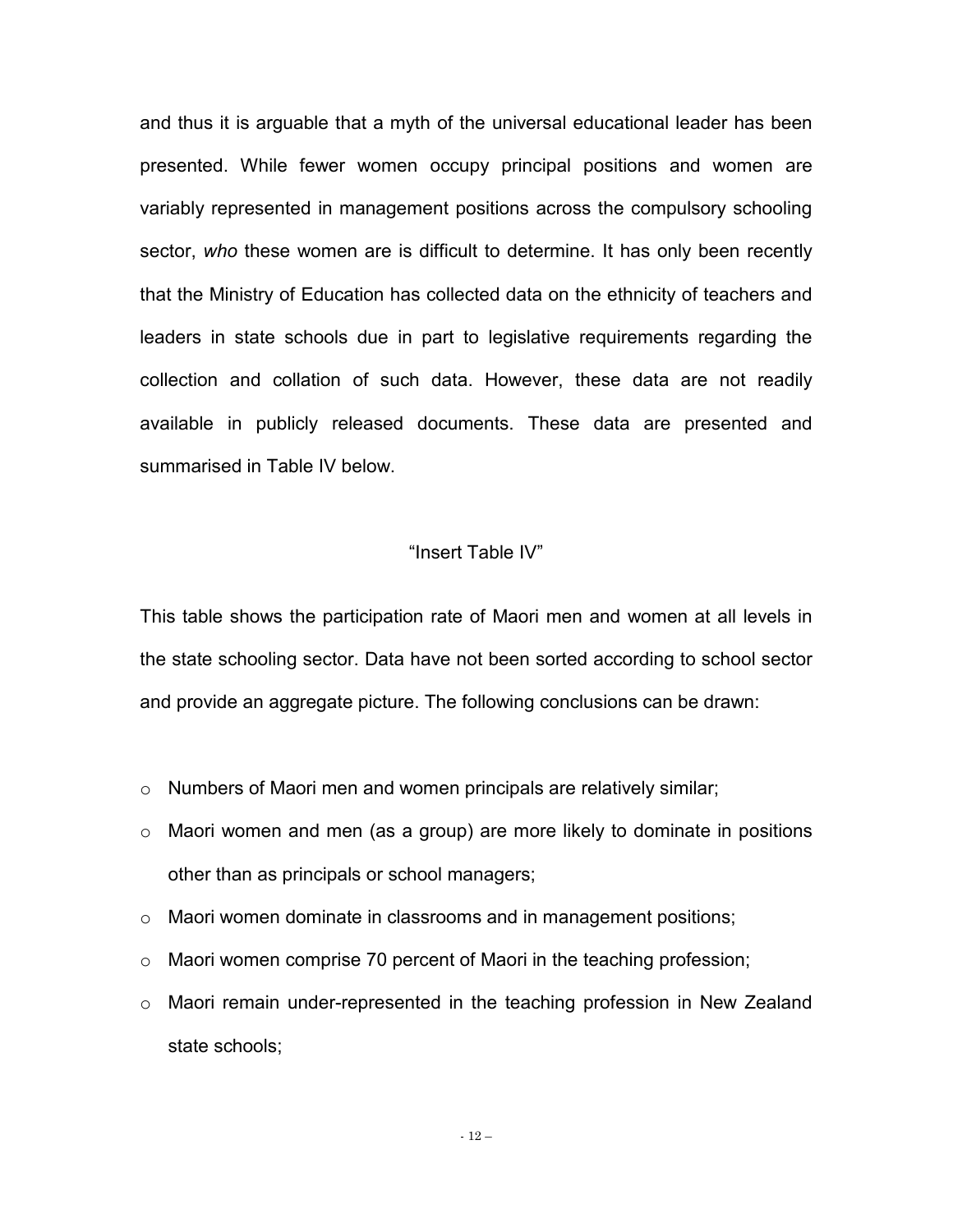- $\circ$  Maori men and women in the teaching profession are dominated by 'other' ethnic groups, namely Pakeha; and
- $\circ$  Maori men are more likely to be principals than managers or teachers.

What is not apparent from these tables is that the 59 kura kaupapa or Maori medium (state) schools are included in these figures. Given that the staff at kura are required to have knowledge of and use te reo Maori (the Maori language) in their everyday professional work and relationships, it is likely that a high percentage of staff in these schools are Maori and that non-Maori are in the minority. What I am suggesting therefore is that Maori staff in these 59 kura *inflate* the overall statistical figures. What can be ascertained from these overall figures is that:

- $\circ$  9.6 percent of principals are Maori;
- $\circ$  6.5 percent of all management positions are held by Maori; and
- o 6.4 percent of all teachers are Maori.

Recent census data of teachers and pupils in New Zealand schools (Ministry of Education, 2002) indicate that 20 percent of the student population identify as Maori (it is likely that this rate might be higher as the list of iwi groups that are offered as a 'selection' to choose from do not always contain all iwi and many urban Maori students may not know which iwi groups they identify with). It is important to note too that 13 percent of teachers did not indicate which ethnic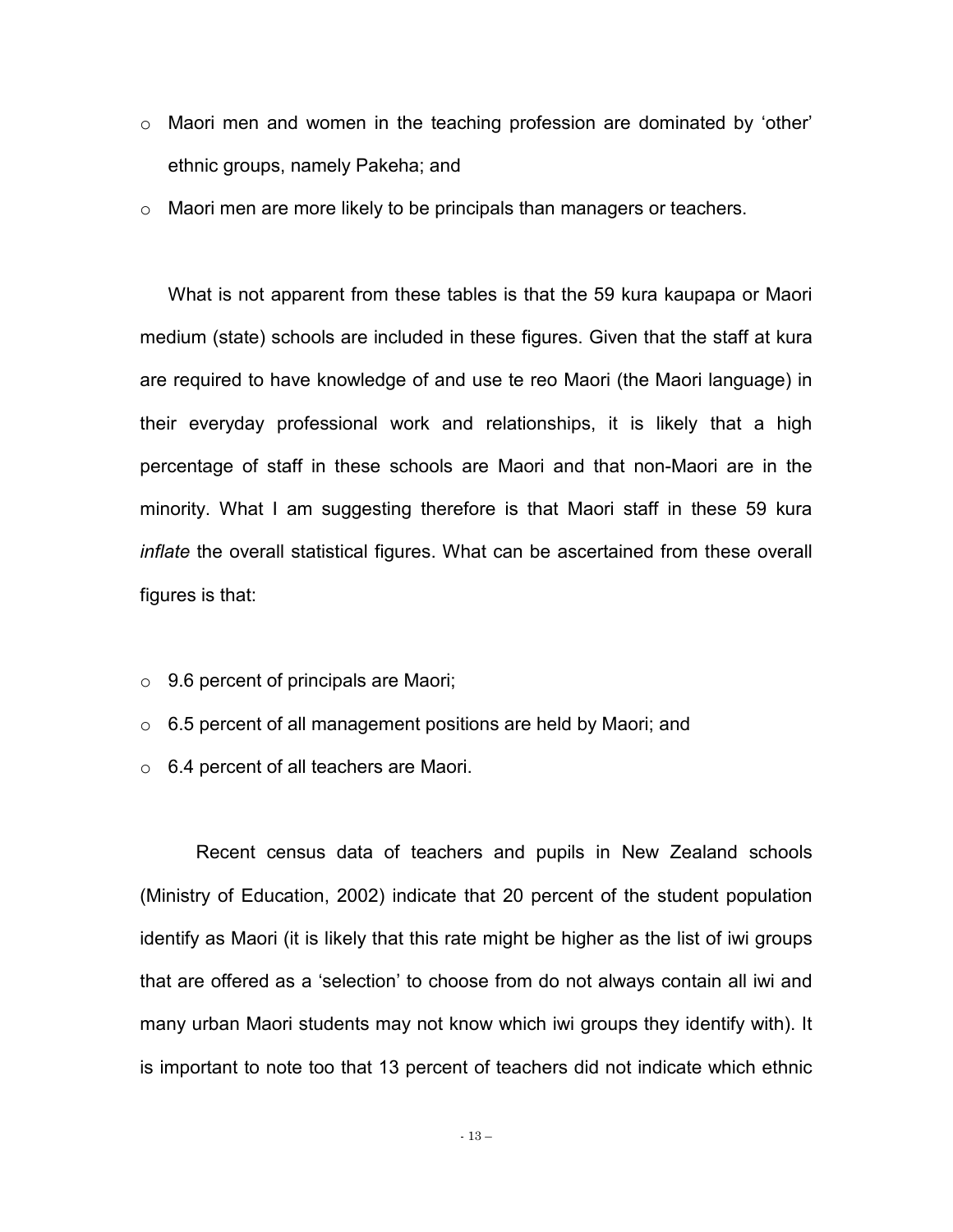group they identified with. This may be partially explained by resistance by teachers to provide this information, or that individuals do not predominantly identify with one particular group or that the 'tick boxes' do not provide the requisite choices.

Although located in a climate of legislation that calls for equal employment opportunities for 'women and minorities', these participation rates are troubling. In order to understand this gap and to implement strategies to narrow the disparity between Pakeha women and Maori women's participation in educational leadership, we need to question embedded assumptions about leadership orthodoxies and propose a critical pedagogy that engages with discourses of distinctiveness.

#### **Maori Leadership**

Aotearoa/New Zealand occupies a unique place in the global political landscape. For the past 163 years a treaty between Maori as tangata whenua (people of the land) and tauiwi (foreigners) has existed that has created the necessary social, economic, political, constitutional and ideological pre-conditions for a metaphor of partnership between both groups (Jones, Pringle and Shepherd, 2000). Although *Te Tiriti o Waitangi* remains a focal point of struggle and resistance for Maori (Smith, 1997), it has the potential to redress power relations. Yet at the same time, *Te Tiriti* has created a dilemma of double consciousness for Maori leaders as they struggle to interpret, negotiate and survive in two distinct cultural worlds; one Pakeha (European/white) and one Indigenous. For Maori women in

- 14 –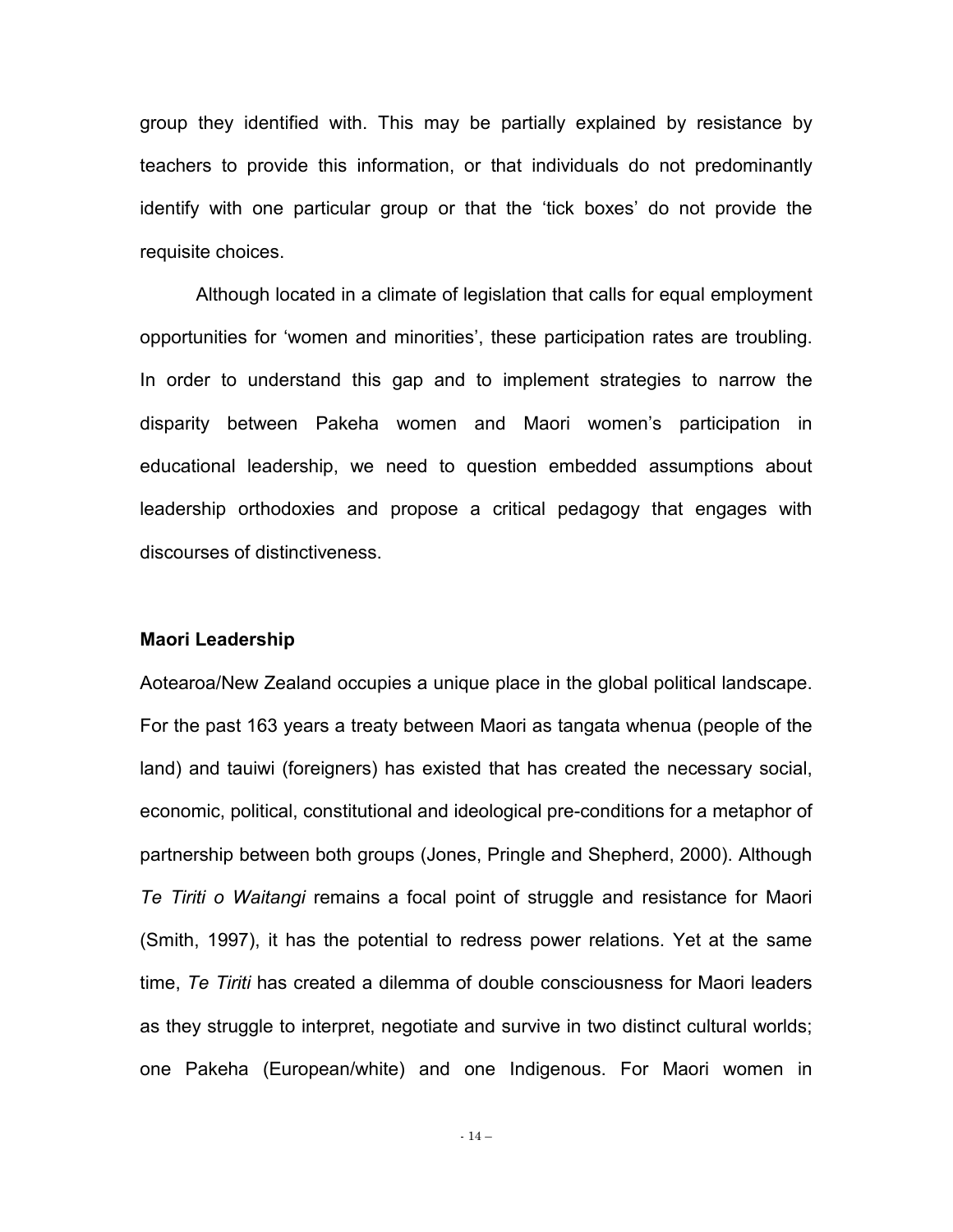particular, trajectories of ethnicity and gender present a tension-ridden and deeply problematic dichotomy that simultaneously situates them as women and as *Maori* women and members of identities linked with skin colour and black consciousness (hooks, 1989). Two vital questions can be raised at this point. How is leadership exercised in Maori communities and how might we theorise the participation of Maori women as leaders?

In traditional Maori society leadership was determined according to primogeniture. Invariably senior male members led the whanau (family), hapu (sub-tribe) and ultimately iwi (tribe). Although hereditary leadership was assumed, the confirmation of a leader's position came from within the whanau that determined whether attributes such as knowledge of whakapapa (genealogy; links between the present, past and future) and tikanga (customs), wisdom and oratory skills were present. Leadership rested on the concept of mana (prestige) that was attributed to mana atua (prestige from the gods), mana whenua (prestige from the land) or mana tangata (prestige from the people) and incorporated an element of spirituality (Smith, 1992). Yet this view of leadership did not exclude women; women had complementary roles that were equally valued within Maori society. Traditionally it was the whanau (family) that provided women with their source of strength. Unlike Western women, Maori women were not considered the chattels of their husbands; they identified more strongly with their own family and property was not transferred on marriage. Although a woman might live within her husband's whanau, their role was to ensure she was protected; she always remained a part of her own whanau. This form of social

- 15 –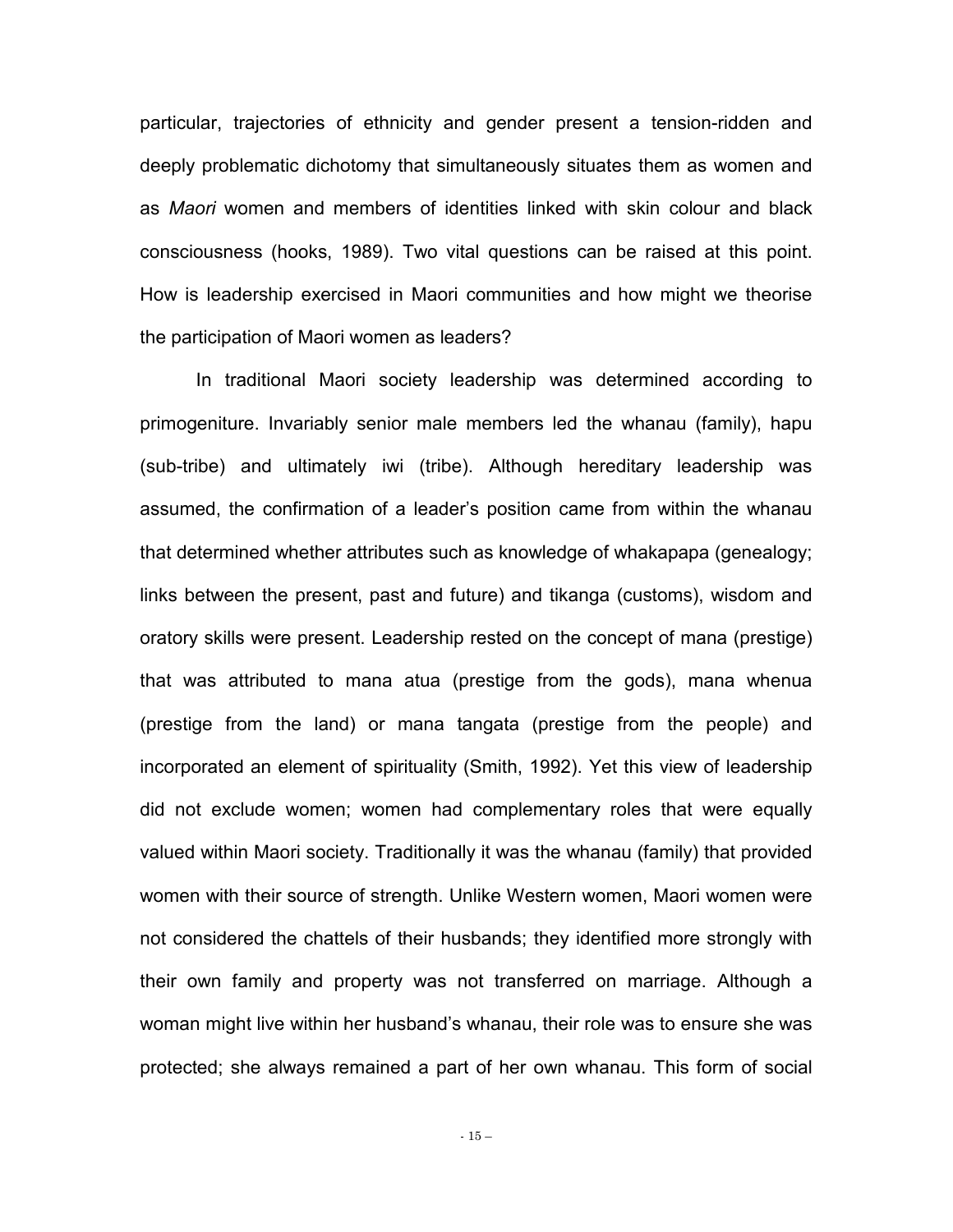organisation did not confine Maori women within a nuclear family structure. Because of the extended nature of the family unit, child rearing was a communal task and this enabled women to perform a wide range of roles, including leadership roles (Smith, 1992). Significantly, women played an important role in the maintenance and transmission of oral histories that ensured the survival of the history and identity of the iwi (tribe).

More specifically, Maori leadership draws on kaupapa Maori theory (Smith, 1997) that calls for whanaungatanga (relationship building) and manaakitanga (hospitality) within a framework or kaupapa that places primacy on praxis that recognises and engages hinengaro (intellectual mind), wairua (spirit) and tinana (physical body). Interconnected and interrelated are the values of kotahitanga (unity) and kaitiakitanga (guardianship of taonga or treasures). Henare (1998) conceptualised this as a koru; a symbol of an unfolding (indigenous) fern that encompasses a sense of growth, renewal and new life and that also represents the coiled ropes of the navigators who steered the original canoes to Aotearoa/New Zealand. This koru, Henare has suggested, underpins Maori philosophies, research and the practice of leadership.

#### "Insert Figure 1"

At the heart of the koru are five core beliefs: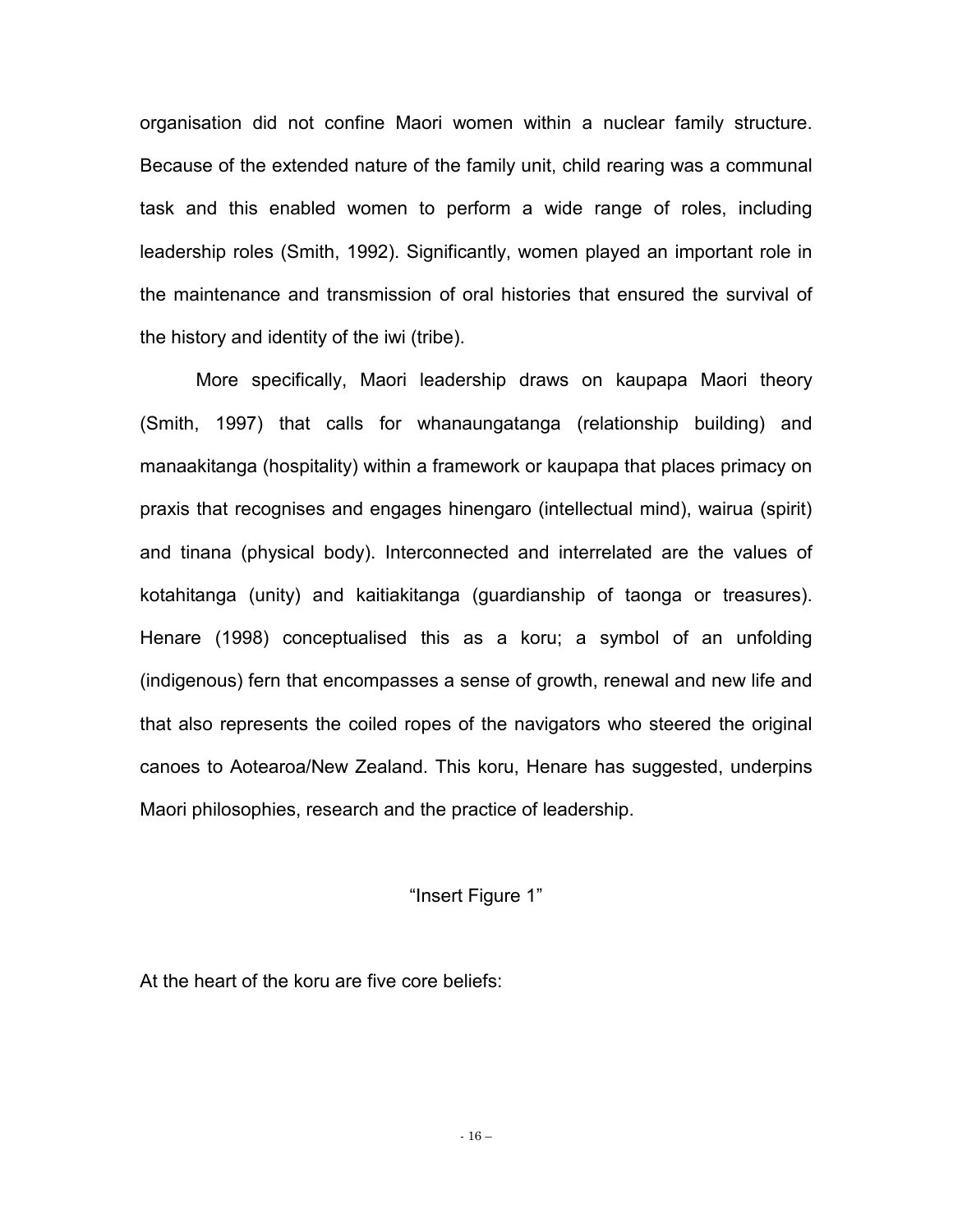- o *Io:* The Supreme Being or origin of all life from which came Papatuanuku (earth mother) and Ranginui (sky father); their offspring (atua) are guardians of all facets of life.
- o *Tapu:* That which is sacred.
- o *Mana:* Spiritual power and authority that can be applied to people, their words and acts.
- o *Mauri:* Spiritual essence or life force.
- o *Hau:* Spirit power and vital essence embodied in a person and transmitted to their gifts or anything they consider valuable.

Henare (1998) argues that the fundamental ethics of Maori society are derived from these core beliefs and emphasise a connection with the spiritual realm, the sacredness and vitality of all things and the significance of reciprocity on human relations. Flowing from the heart of the koru are four predominant ethics that are considered an integral aspect of tikanga (the right thing to do):

o *Whanaungatanga:* The ethic of belonging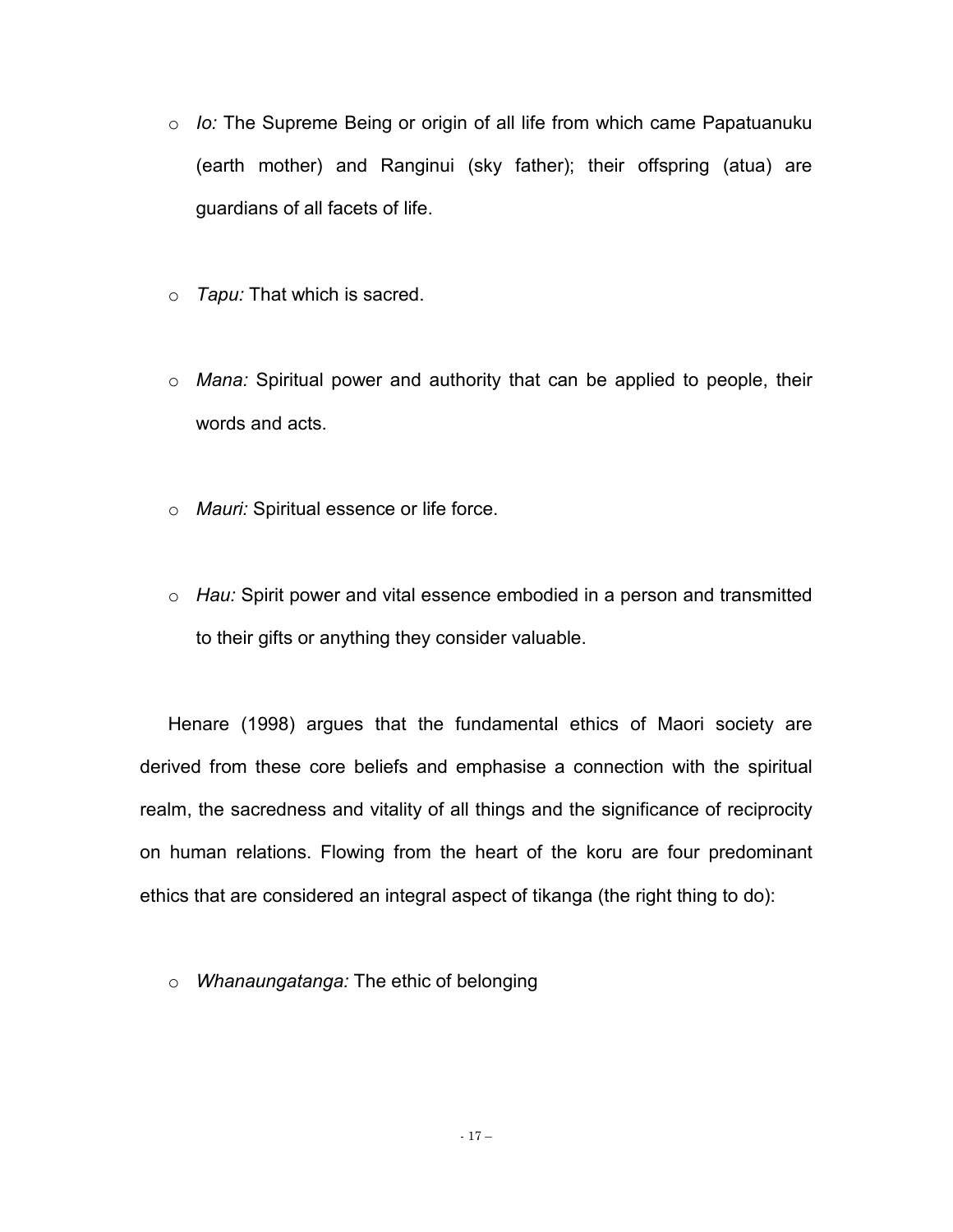- o *Wairuatanga:* Spirituality that connects one a person with Io, Rangi and Papa and all the atua.
- o *Kotahitanga:* Implies solidarity and unity. And the connection with all that people do.
- o *Kaitiatanga:* Guardianship or creation and all resources available to humans.

The koru is enveloped by two further principles:

- o *Te ao marama:* The world of light and enlightment.
- o *To ao hurihuri:* The changing world and recognition that the world is dynamic although traditions remain constant.

A study conducted by Ella Henry and Judith Pringle (1996) with Maori and non-Maori women-run organisations concluded that Maori women in leadership roles predominantly correlated their understanding and descriptions of their leadership practices with a Maori-centred framework. A summary of the leadership roles and associated leadership styles is presented as Table V below.

"Insert Table V"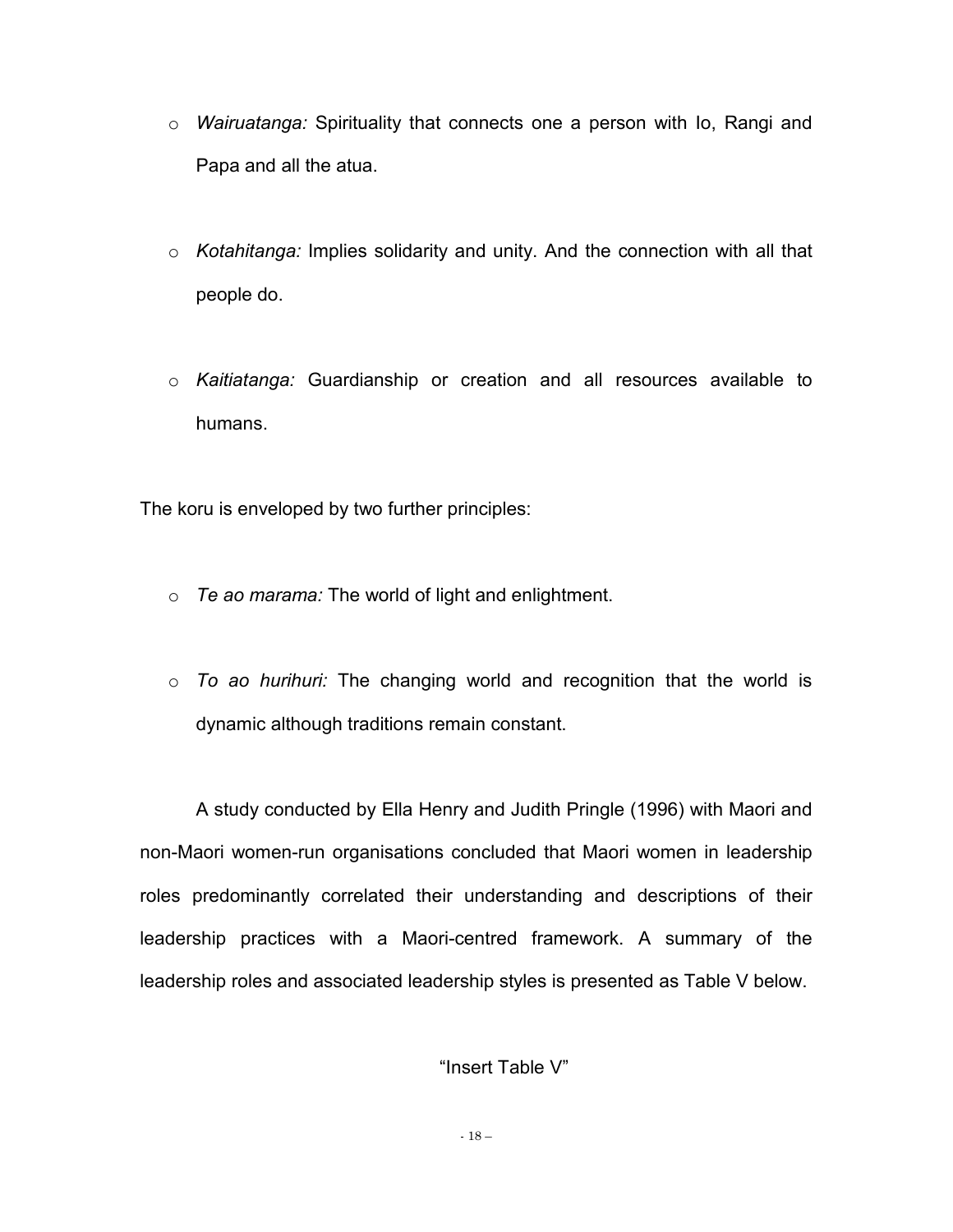While it is both difficult and dangerous to locate these terms within leadership theories more broadly and feminist leadership theories more specifically, what is evident are links with family terms and relationships between Maori women leaders and their colleagues based on the values contained within Henare's koru of Maori ethics. This therefore invokes the sense of whanaungatanga and the central importance of whakapapa in providing links with a sense of identity in the  $21<sup>st</sup>$  century.

In more general terms, there are a number of central issues to be considered in the search for an understanding of 'Indigenous educational leadership'. In the first instance, it may not be possible to construct a unitary definition of Indigenous leadership particularly as leadership may be exercised in multiple ways in a variety of settings. Secondly, personal qualities, skills and knowledge that contribute to 'Indigenous leadership' cannot be articulated as differences between Indigenous and non-Indigenous leaders, yet relationships within Indigenous communities and relationships with non-Indigenous communities are inextricably linked (Bishop and Glynn, 1999). This therefore points to the possibility that two layers of leadership may exist within Indigenous communities: (traditional) community leadership that is derived from an Indigenous worldview that recognises skills and knowledge according to the mana (authority, respect) of an individual; and leadership as advocacy between Indigenous and non-Indigenous communities. 'Indigenous leadership often

- 19 –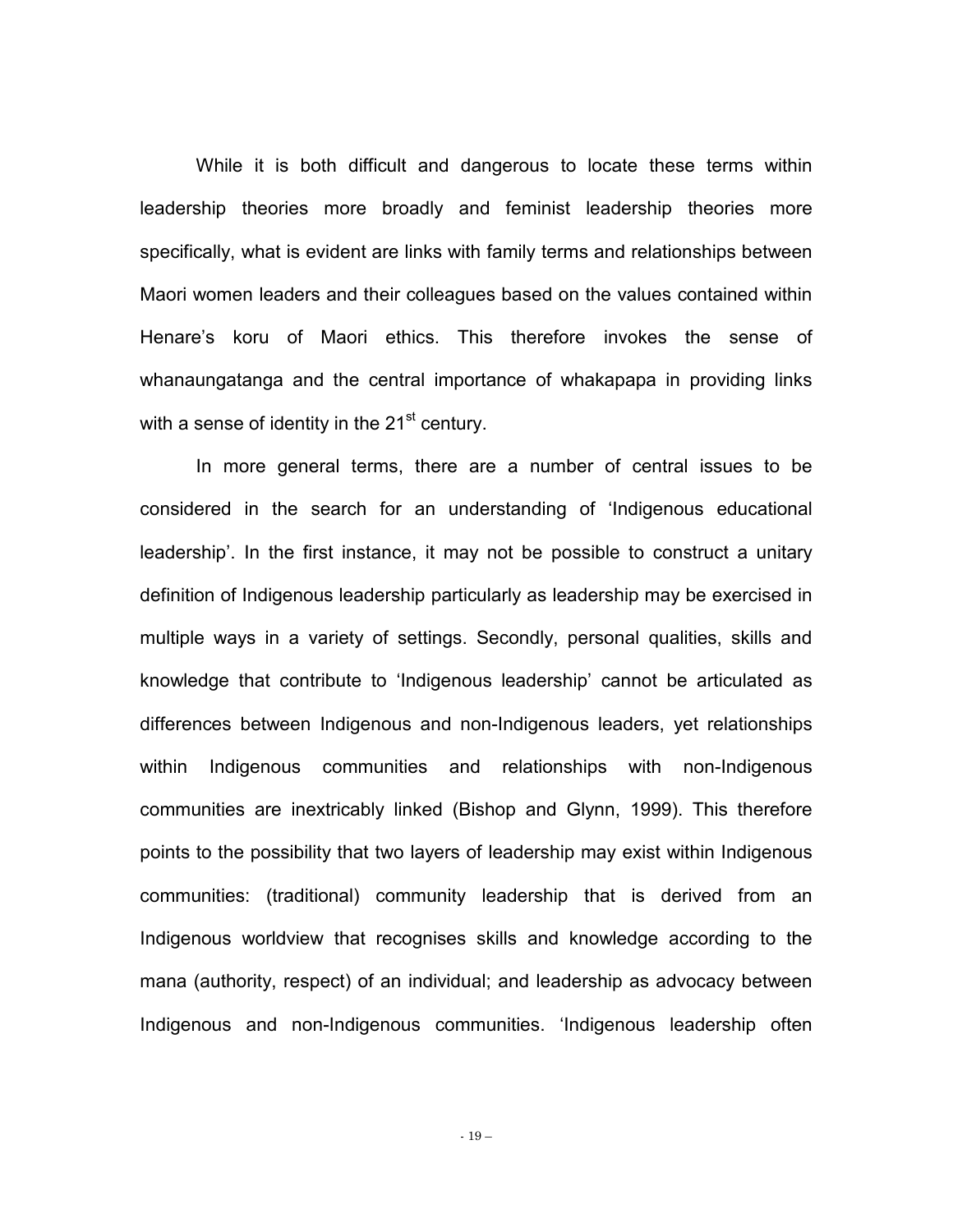requires people to be able to walk confidently and with influence in two worlds' (Australian Institute of Aboriginal and Torres Strait Islander Studies, 1998:16).

#### **Implications**

A note of caution – this section offers possible suggestions as to ways in which research and theorising might be conducted that places gender *and* ethnicity at the centre of our work. My intention is not to provide a solution; that is neither possible nor permissible.

 Knowledge production for and about educational leadership needs to be dismantled to provide a standpoint from which to theorise and research the realities of leadership through the experiences of women from a variety of ethnicities that simultaneously encourages and permits the situating of such knowledge and action in the cultural spaces in which they arose. One of the new metaphors for research that Cynthia Dillard has suggested is an 'endarkened feminist epistemology' that embodies a distinguishable cultural standpoint that is 'located in the intersection/overlap of culturally constructed socialisations of race, gender and other identities' (2000:661). And this includes acknowledging and interrogating whiteness as a specific privilege and taken-for-granted construct.

 In terms of a research agenda, I am proposing that we interrogate our own thinking and research in terms of the five discourses that I have indicated in this article. The production of discourses of:

#### o Privilege;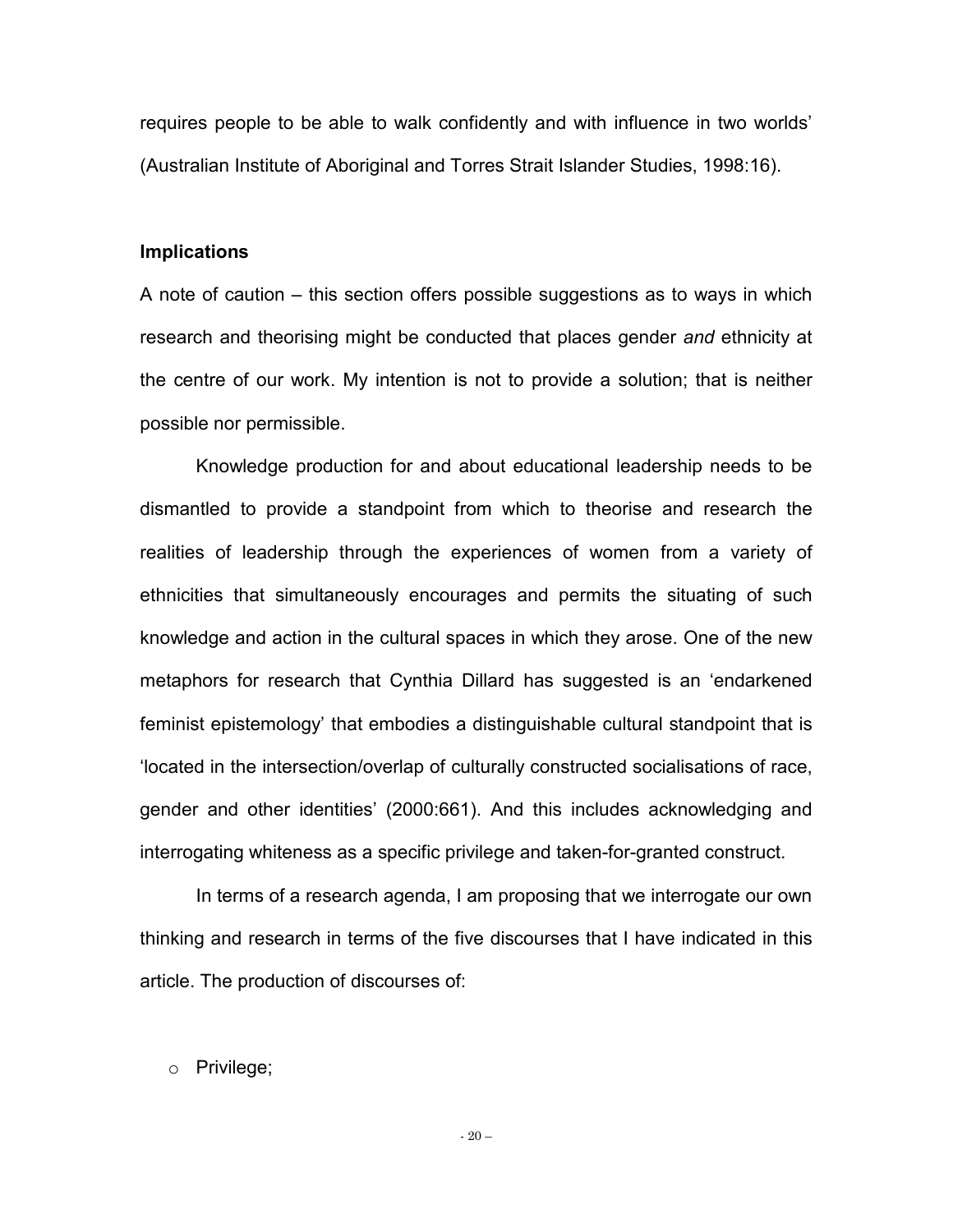o Opportunity;

o Identity;

- o Deficit; and
- o Homogeneity

have, to this point, attempted to provide explanations for the participation of women across ethnic groups in school leadership. Yet as I have pointed out, what is missing from these narratives are debates about diversity and distinctiveness *between* and *among* women that simultaneously question ways in which whiteness is constructed and positioned as the norm. What I am calling for is the production of discourses of distinctiveness that interrogate orthodox voices.

 Thus, three central questions can be raised here. Firstly, 'do orthodoxies of leadership that help us to understand the exercise of leadership provide multiple understandings of the realities of leadership from a variety of perspectives'? Secondly, 'how do insights engaged in identifying with a particular race or ethnicity open up new possibilities for the research and leadership community of scholars to see phenomena and hear a multiplicity of voices in new ways'? And, finally, how can speaking about and exercising leadership become not a harmonious choir but a cacophony of voices that celebrate distinctiveness?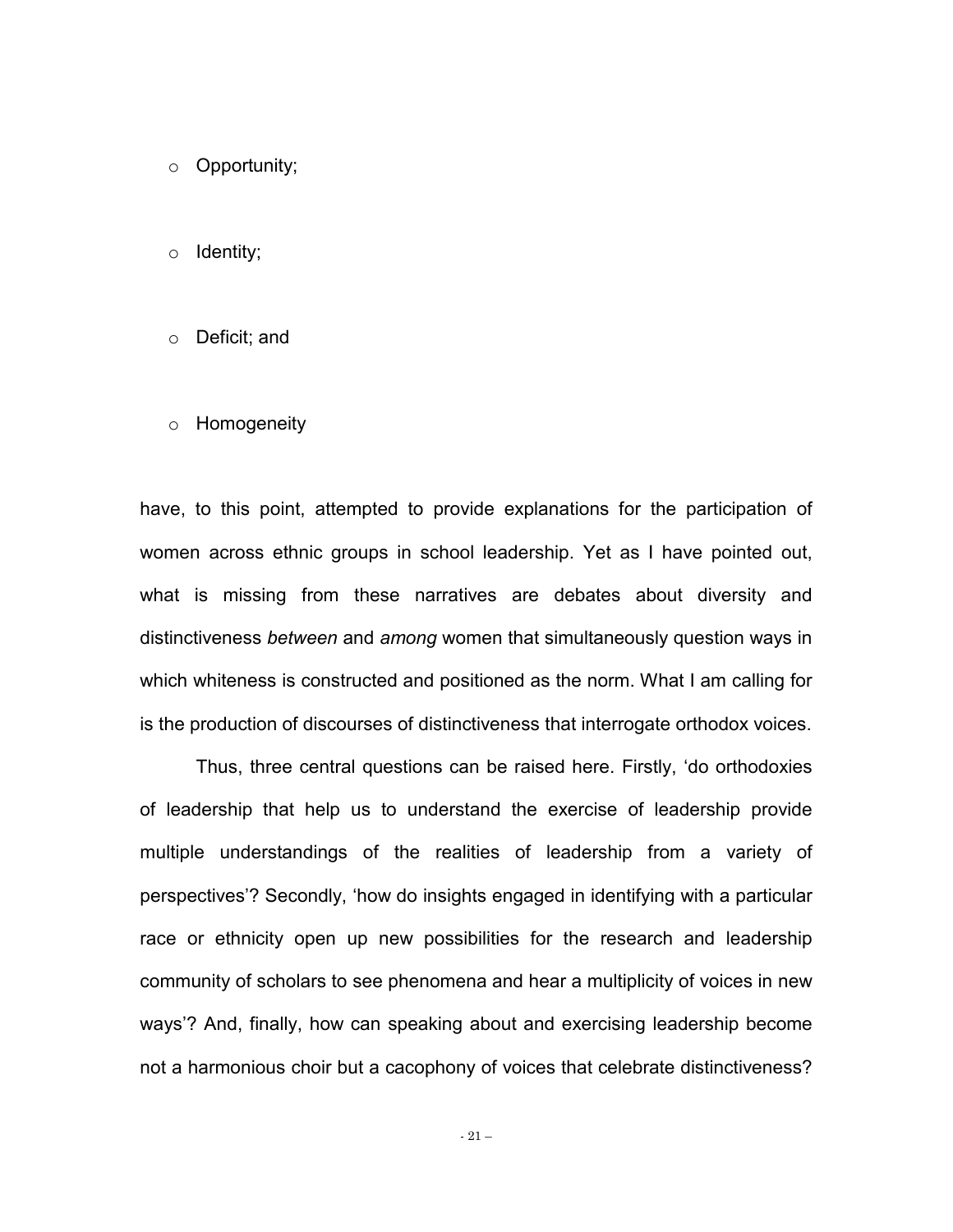This article therefore is an agitation for a tolerance of ambiguity and a space for authenticity in our research, theorising and leadership.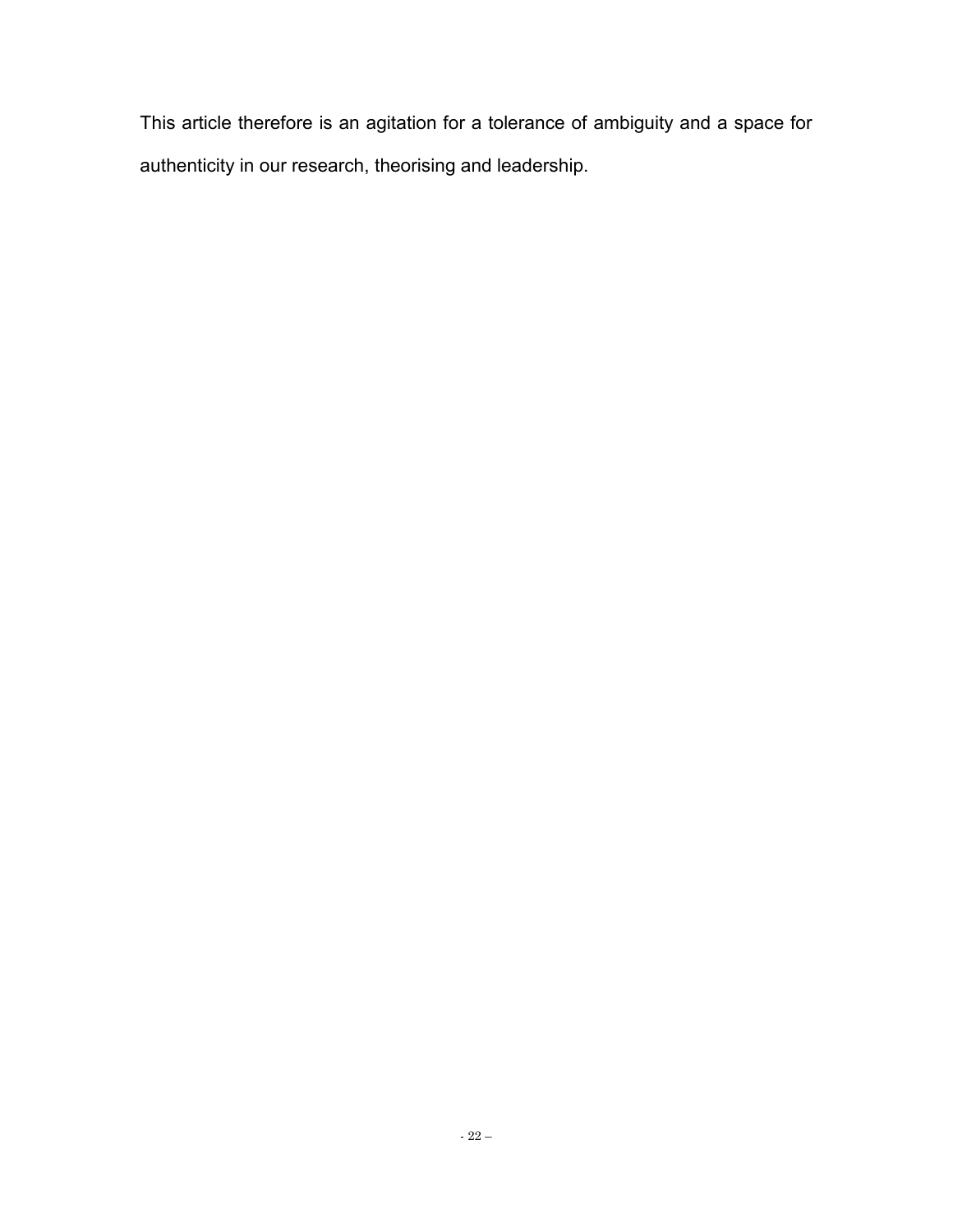#### **References**

**Adler S, Laney J & Packer M** (1993) *Managing Women: Feminism and Power in Educational Management,* Open University Press: Buckingham.

**Alston J** (1999) Climbing hills and mountains: Black females making it to the Superintendency, in Brunner C (ed) *Sacred Dreams: women and the Superintendency,* New York: State University of New York.

**Alston J** (2000) Missing from action: Where are the Black female school superintendents? *Urban Education,* 35(5), 525-531.

**Australian Institute of Aboriginal and Torres Strait Islander Studies** (1998) Concept Study into an Australian Indigenous Leadership Development Program, Canberra.

**Bajunid IA** (1996) Preliminary explorations of Indigenous perspectives of educational management, *Journal of Educational Administration,* 34 (5), 50-73.

**Bishop, R & Glynn, T** (1999) *Culture Counts: Changing Power Relations in Education,* Palmerston North: Dunmore Press.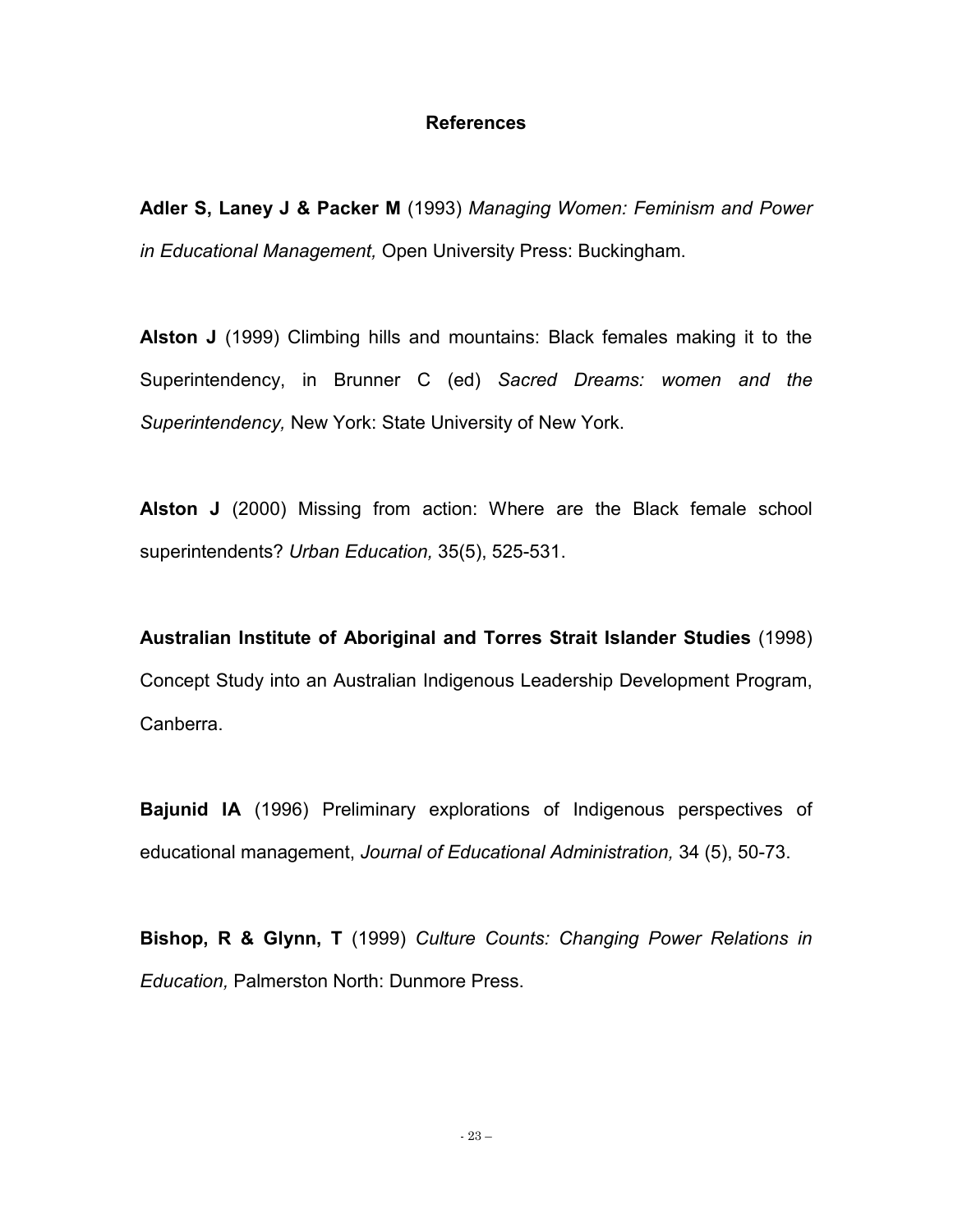**Blackmore, J** (1999) *Troubling Women: Feminism, Leadership and Educational Change,* Buckingham: Open University Press.

**Blackmore J & Kenway, J** (eds) (1993) *Gender Matters in Educational Administration and Policy,* London: Falmer Press.

**Blackmore J** (2002) Troubling women: The upsides and downsides of leadership and the new managerialism in Reynolds C (ed) *Women and School Leadership: international perspectives*, New York: State University of New York Press.

**Bourdieu P** (1987) What makes a social class? On the theoretical and practical existence of groups, *Berkley Journal of Sociology,* 32, 1-18.

**Bowkett T** (1996). A struggle towards a theory of professionalism for Maori women educators, Unpublished MEd thesis, Massey University.

**Chase S** (1995) *Ambiguous Empowerment: The Work Narratives of Women School Superintendents,* Amerherst: Massachusetts University Press.

**Codd J** (1993) Managerialism, market liberalism and the move to self-managing schools in New Zealand in Smyth J (ed) *A Socially Critical View of the Self-Managing School,* London*:* Falmer Press.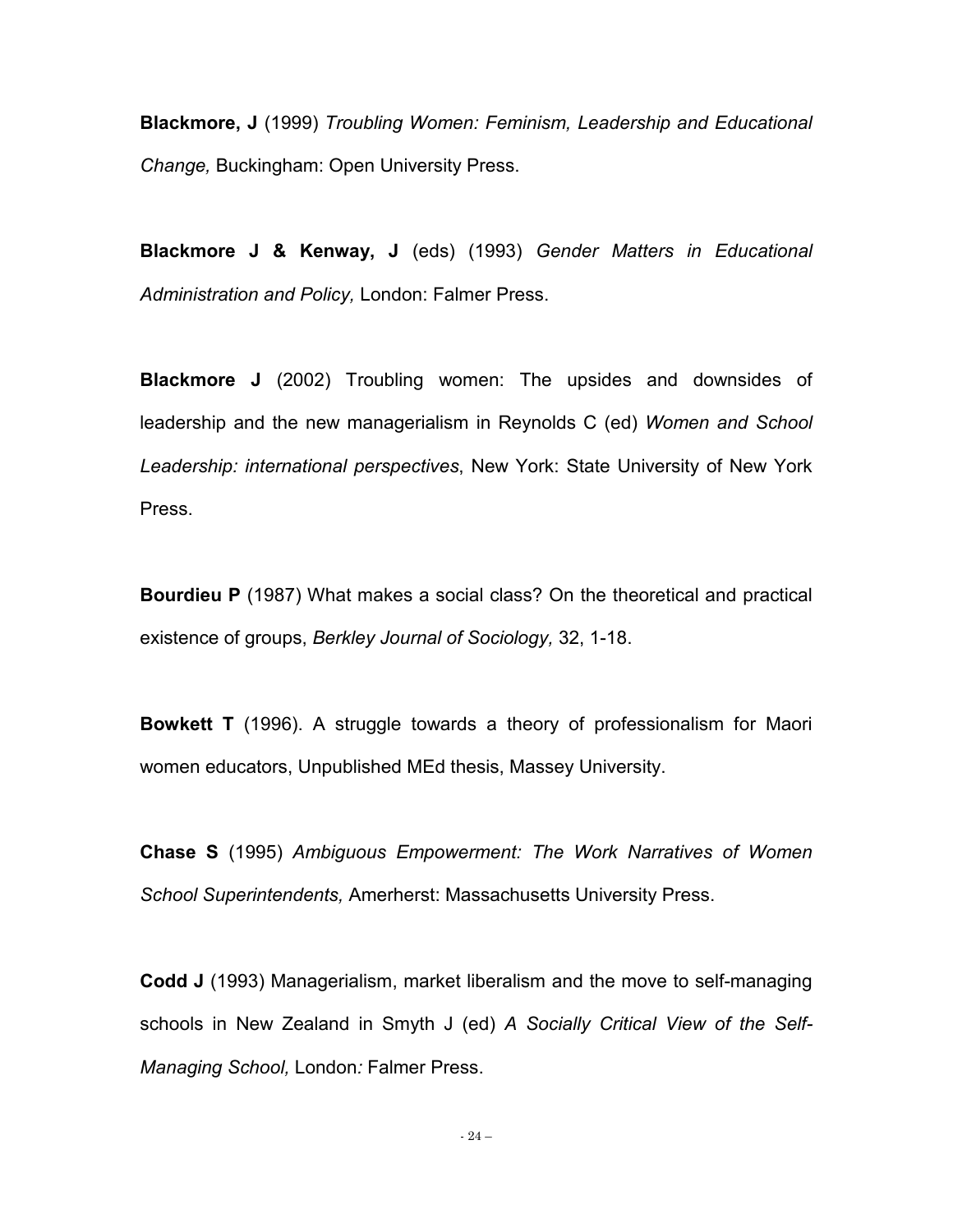**Coleman M** (2001) Achievement against the odds the female secondary headteachers in England and Wales, *School Leadership and Management,* Vol. 21(1), 75-100.

**Collins P** (1998) *Fighting Words: Black Women and the Search for Justice,* Minneaplois: University of Minnesota Press.

**Court M** (1995) Leading from behind: women in educational administration in Middleton S & Jones A (eds) *Women and Education in Aotearoa 2,* Wellington: Bridget Williams Books.

**Court M** (1998) Women challenging managerialism: devolution dilemmas in the establishment of co-principalship in primary school in Aotearoa/New Zealand, *School Leadership and Management,* 18(1) 35-57.

**Dillard C** (1995) Leading with her life: an African American feminist (re)interpretation of leadership for an urban high school principal, *Educational Administration Quarterly,* Vol. 31( 4), 539-563.

**Dillard C** (2000) The substance of things hoped for, the evidence of things not seen: examining an endarkened feminist epistemology in educational research and leadership, *Qualitative Studies in Education,* 13( 6), 661-681.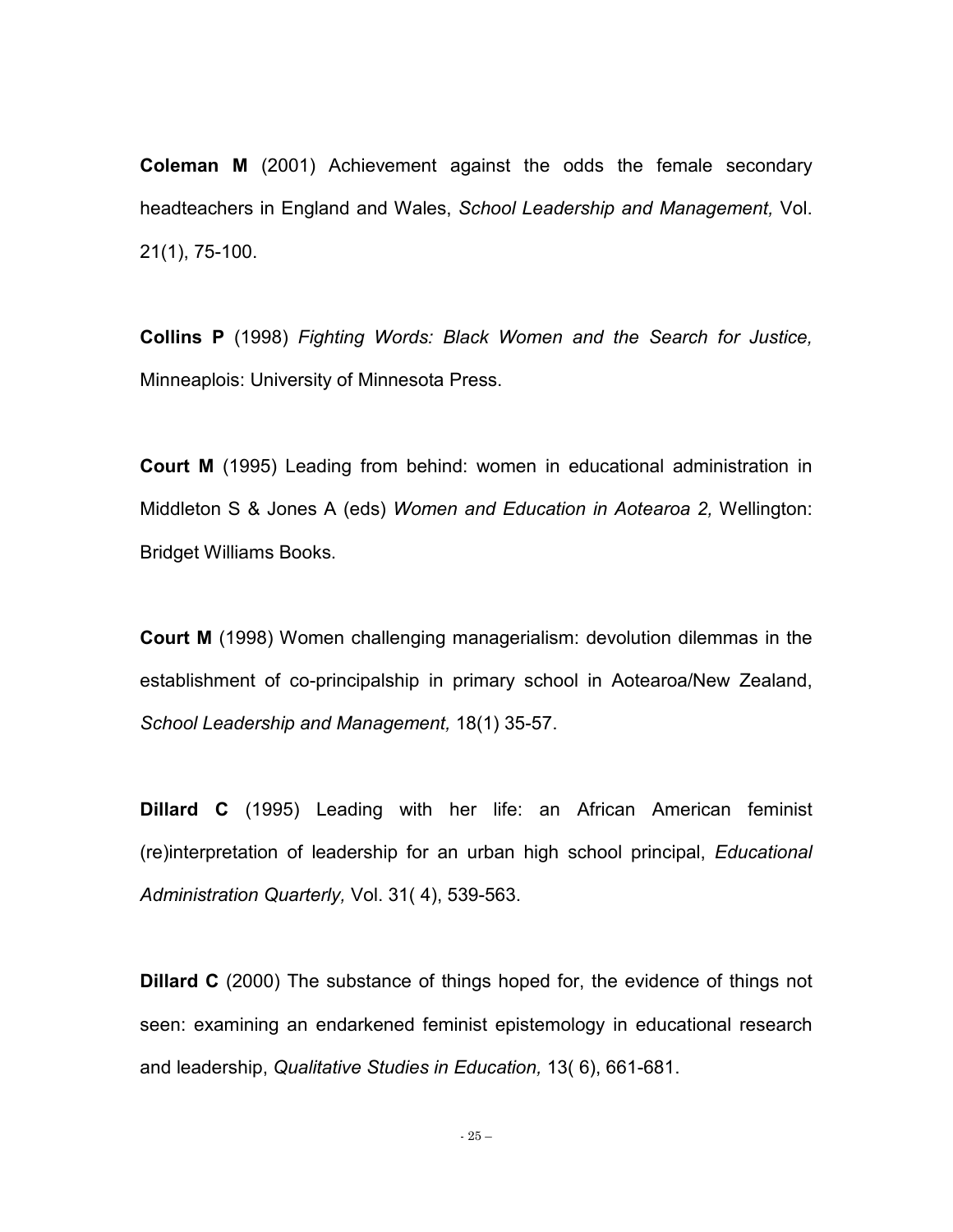**Duke DL** (1998) The normative context of organizational leadership, *Educational Administration Quarterly,* 34(2), 165-195.

**Essed P** (2000) Dilemmas in leadership: colour in the Academy, *Ethnic and Racial Studies,* 23(5), 888-904.

**Fine M** (1997) Witnessing Whiteness in Fine M, Powell L, Weis L and Mun Wong, L (eds) *Off White: readings on race power and society,* New York: Routledge.

**Fitzgerald T** (2003) Changing the deafening silences of Indigenous women's voices in educational leadership, *Journal of Educational Administration,* 41(1), 9- 23.

**Grogan M** (1996) *Voices of Women Aspiring to the Superintendency,* New York: State University of New York Press.

**Gunew S** (1994) Playing centre field: representation and cultural difference in Fuery P (ed) *Representation, Discourse and Desire: contemporary Australian culture and critical theory,* Melbourne: Longman Cheshire.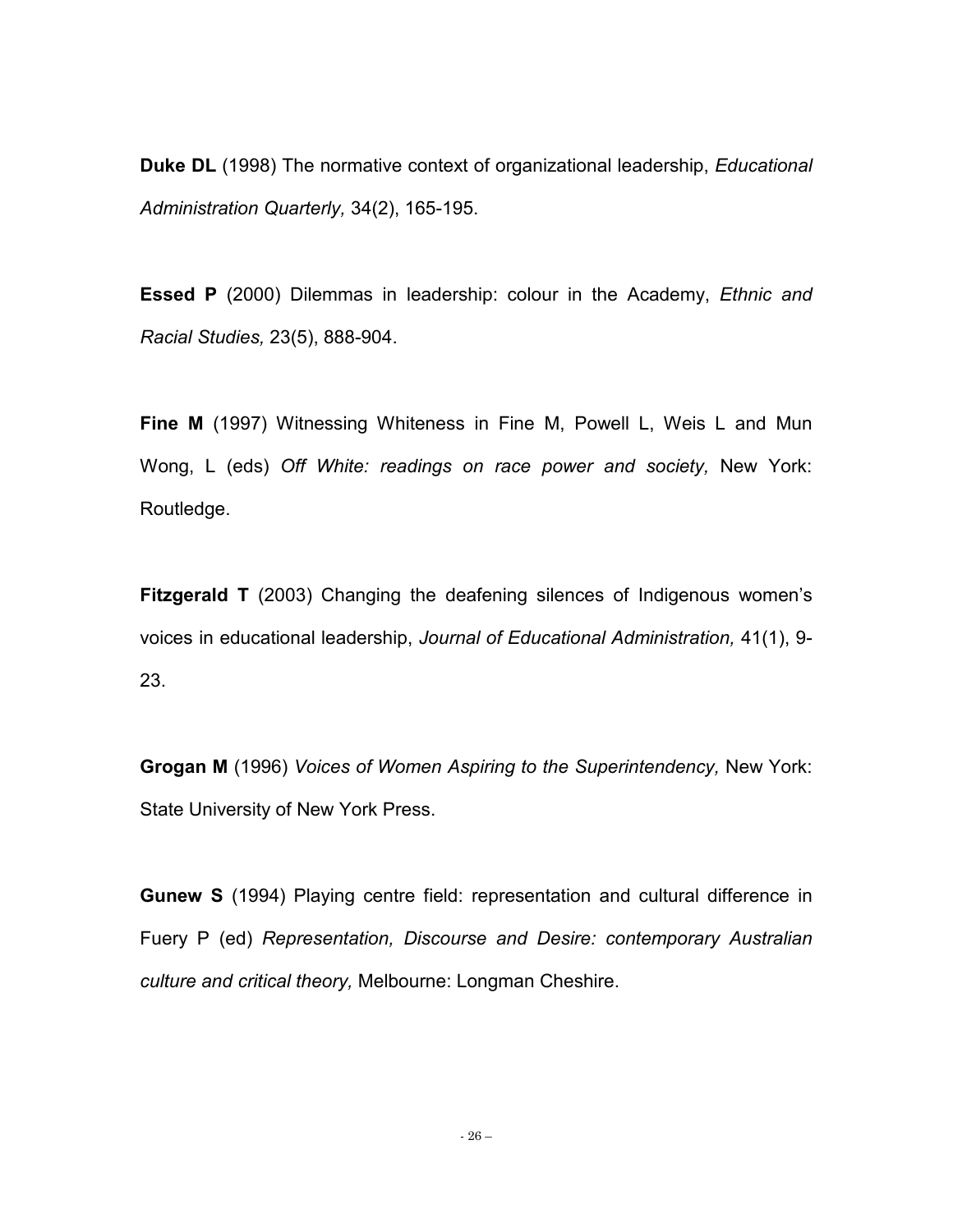**Hall V** (1999) Gender and educational management: duel or dialogue? in Bush T, Bell L, Bolam R, Glatter R & Ribbins P (eds) *Educational Management: redefining theory, policy and practice,* London: Paul Chapman.

**Henare M (1998)** Hope and Maori Self-determination, *Proceedings of the 1998 Theological Symposium,* Palmerston North: Pastoral Centre.

**Henry E & Pringle J** (1996). 'Making voices, being heard in Aotearoa/New Zealand', *Organization,* Vol. 3, No. 4, pp. 534-40.

**hooks b** (1989) *Talking Back: Thinking Feminist, Thinking Black,* Boston: South End Press.

**Hurty K** (1995) Women principals – leading with power in Dunlap D & Schmuck P (eds) *Women Leading in Education,* New York: State University of New York Press.

**Jones D, Pringle J & Shepherd D** (2000) Managing diversity meets Aotearoa/New Zealand, *Personnel Review,* 29(3), 364-380.

**Konrad A & Pfeffer J** (1991) Understanding the hiring of women and minorities in educational institutions, *Sociology of Education*, 64, 141-157.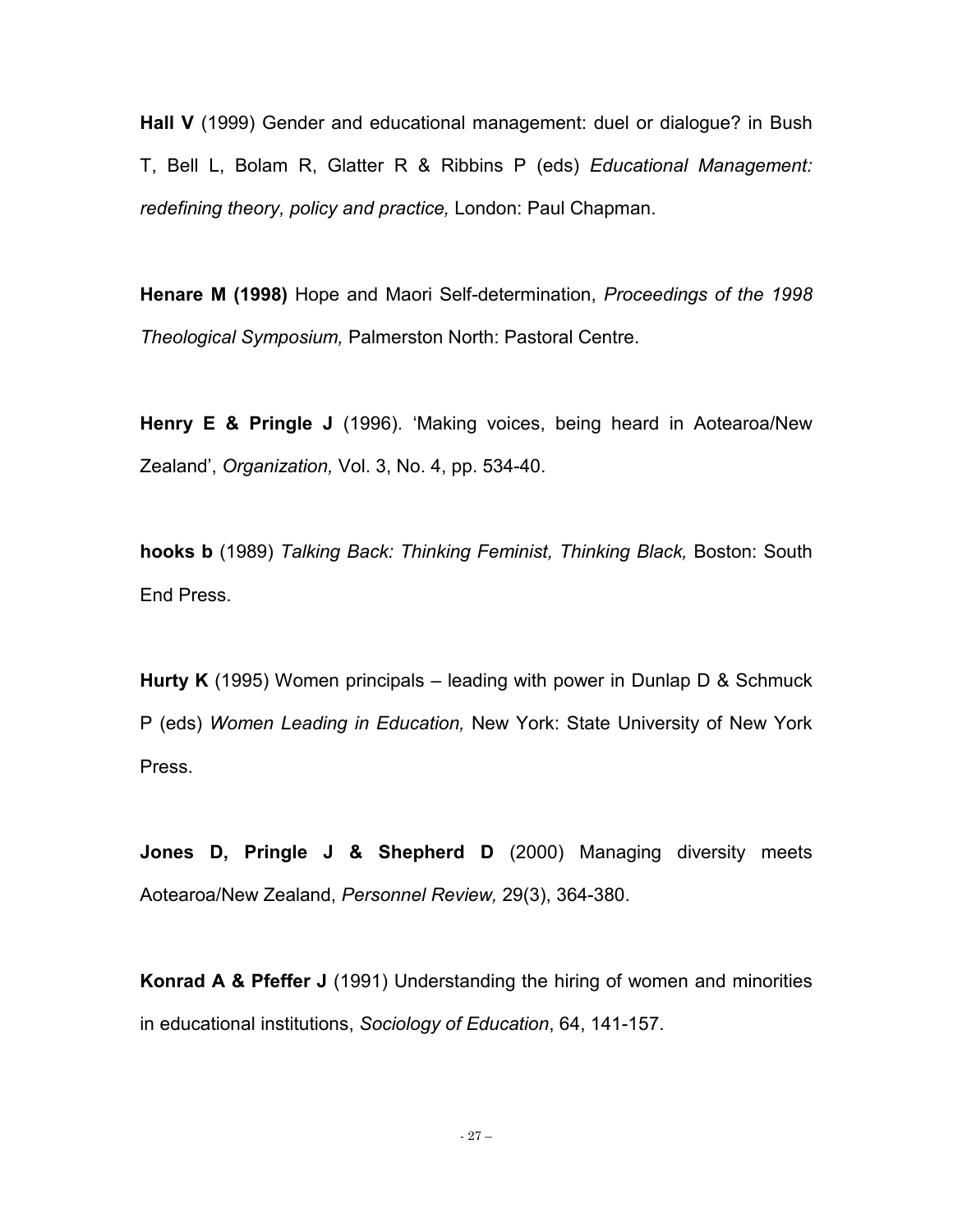**Limerick B & Lingard B** (eds) (1995) *Gender and Changing Educational Management,* Sydney: Hodder and Stroughton.

**McGee Banks CA** (2000) Gender and race as factors in educational leadership and administration in Fullan M (ed) *Educational Leadership*, San Francisco: Jossey-Bass, San Francisco.

**Ministry of Education** (2002) *School Statistics* (www.minedu.edu.govt).

**Moreton-Robinson A** (2000) *Talkin' Up the White Woman: Indigenous Women and Feminism,* Queensland: University of Queensland Press.

**Ozga J (1993)** *Women in Educational Management,* Buckingham: Open University Press.

**Pringle J & Timperley H** (1995) Gender and educational management in New Zealand: co-option, subversion or withdrawal?' in Limerick B & Lingard B (eds) *Gender and Changing Educational Management,* Sydney: Hodder and Stroughton, Sydney.

**Rigg C & Trehan K** (1999) Not critical enough? Black women raise challenges for critical management learning', *Gender and Education,* 11(3), 265-280.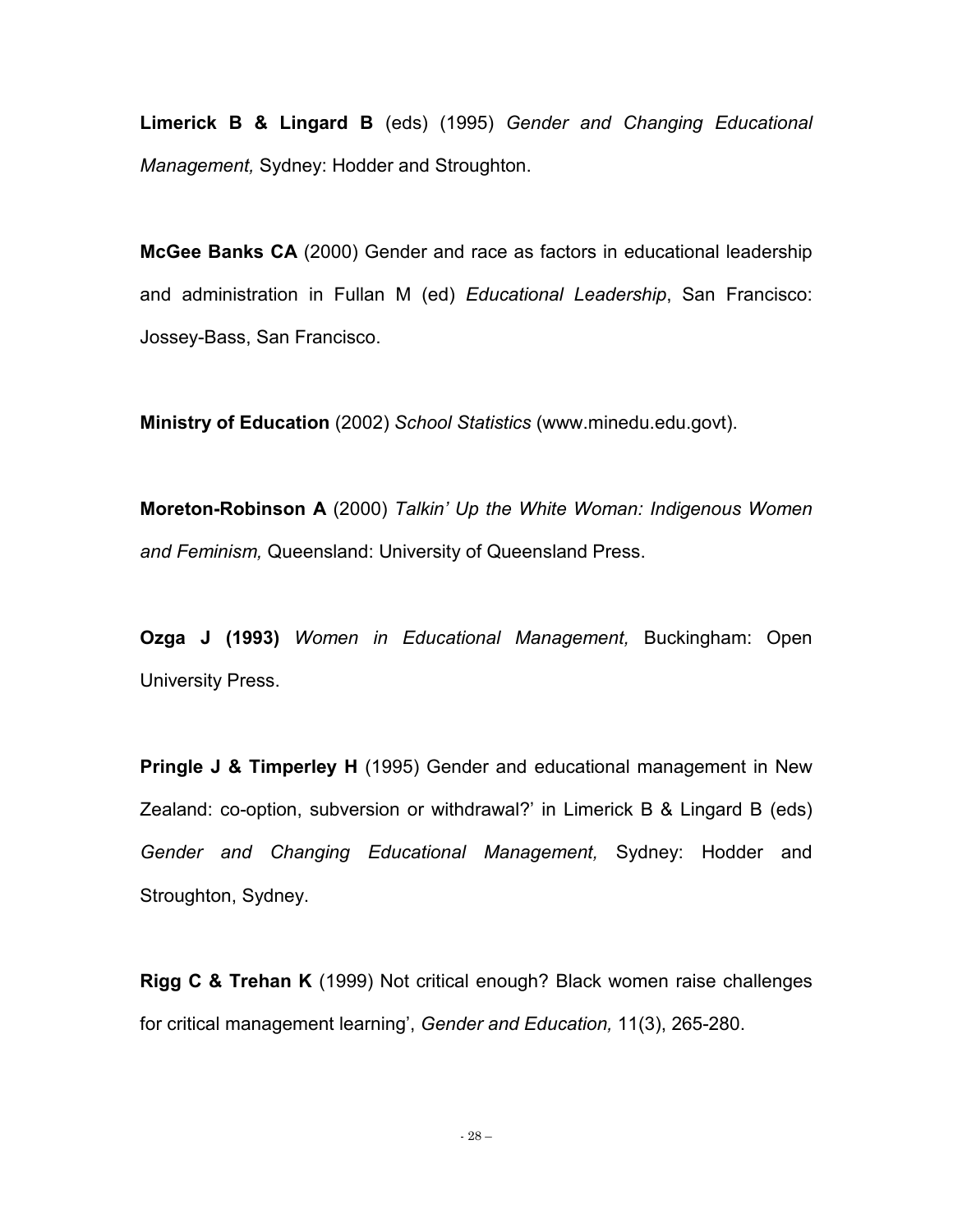**Poplin Gosetti P & Rusch E** (1995) Re-examining educational leadership: challenging assumptions in Dunlap D & Schmuck P (eds) *Women Leading in Education,* New York: State University of New York Press.

**Schmuck P** (1987) *Women Educators,* Albany: State University of New York.

**Sergiovanni T** (1992) *Moral Leadership: Getting to the Heart of the Matter,* San Francisco: Jossey Bass.

**Shakeshaft C** (1987) *Women in Educational Administration,* Newbury: Sage.

**Skrla L** (2000) The social construction of gender in the superintendency, *Journal of Education Policy,* 15(3), 293-316.

**Slack P & Cornelius P** (1995) To walk the red road as school leaders in Dunlap D & Schmuck P (eds) *Women Leading in Education,* New York: State University of New York Press.

**Smith G** (1997) Kaupapa Maori as transformative praxis*,* Unpublished PhD thesis, The University of Auckland.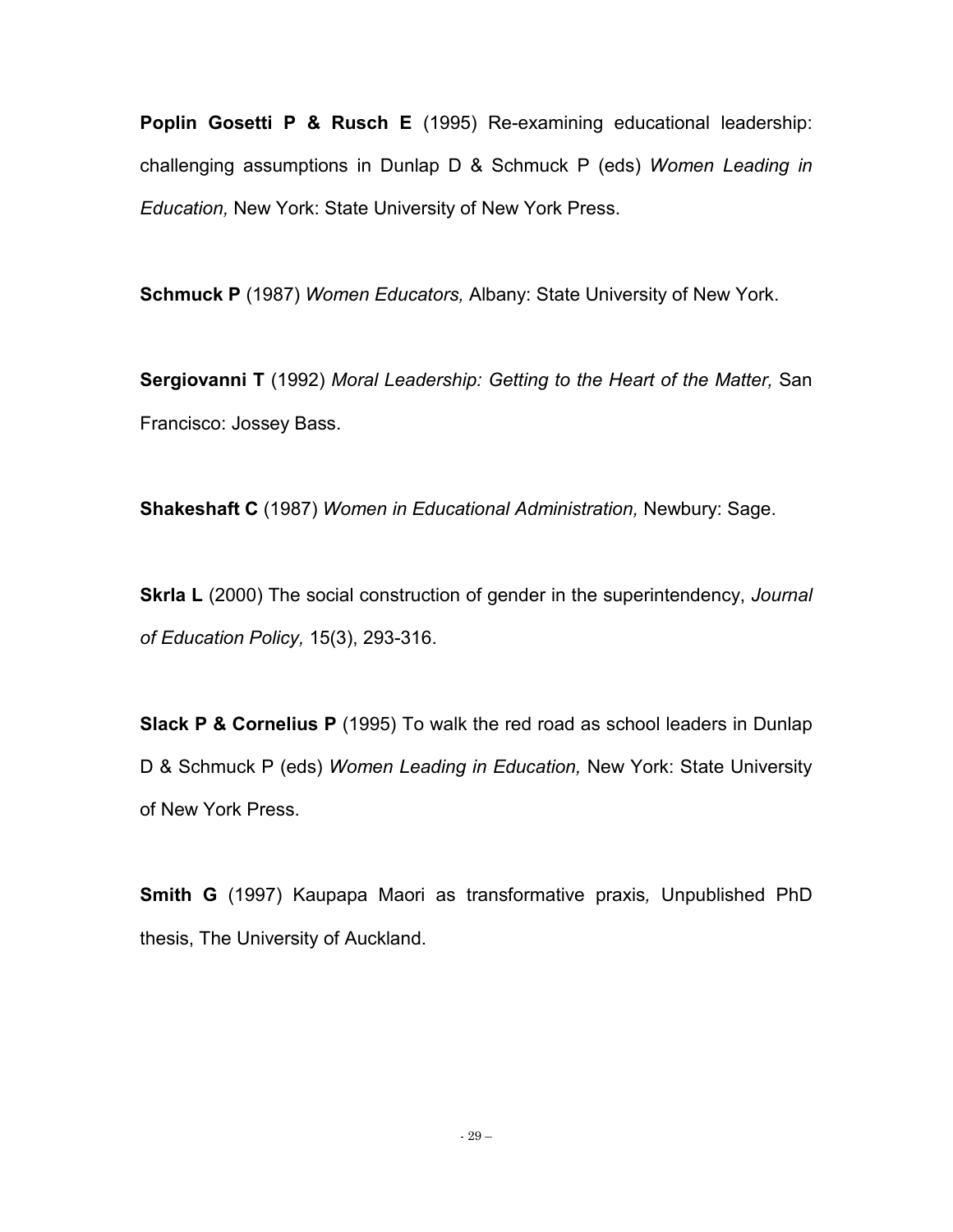**Smith L** (1992) Maori women: discourse, projects and mana wahine in Middleton S & Jones A. (eds) *Women and Education in Aotearoa 2,* Wellington: Bridget Williams Books, Wellington.

**Strachan J** (1999) Feminist educational leadership: locating the concepts in practice, *Gender and Education,* 11(3), 309-322.

**Te Tiriti o Waitangi** (1840) www.archives.govt.nz/holdings/treaty\_frame.html

**Thrupp M** (2001) School-level education policy under New Labour and New Zealand Labour: a comparative update, *British Journal of Educational Studies,* 49(2), 187-212.

**Tripconey P** (1995) Barely scratching the surface: an Indigenous experience of education administration in Limerick B & Lingard B (eds) *Gender and Changing Educational Management,* Sydney: Hodder and Stroughton.

**Yeakey C Johnston G & Adkison J** (1986) In pursuit of equity: a review of research on minorities and women in educational administration, *Educational Administration Quarterly,* 22(3), 110-149.